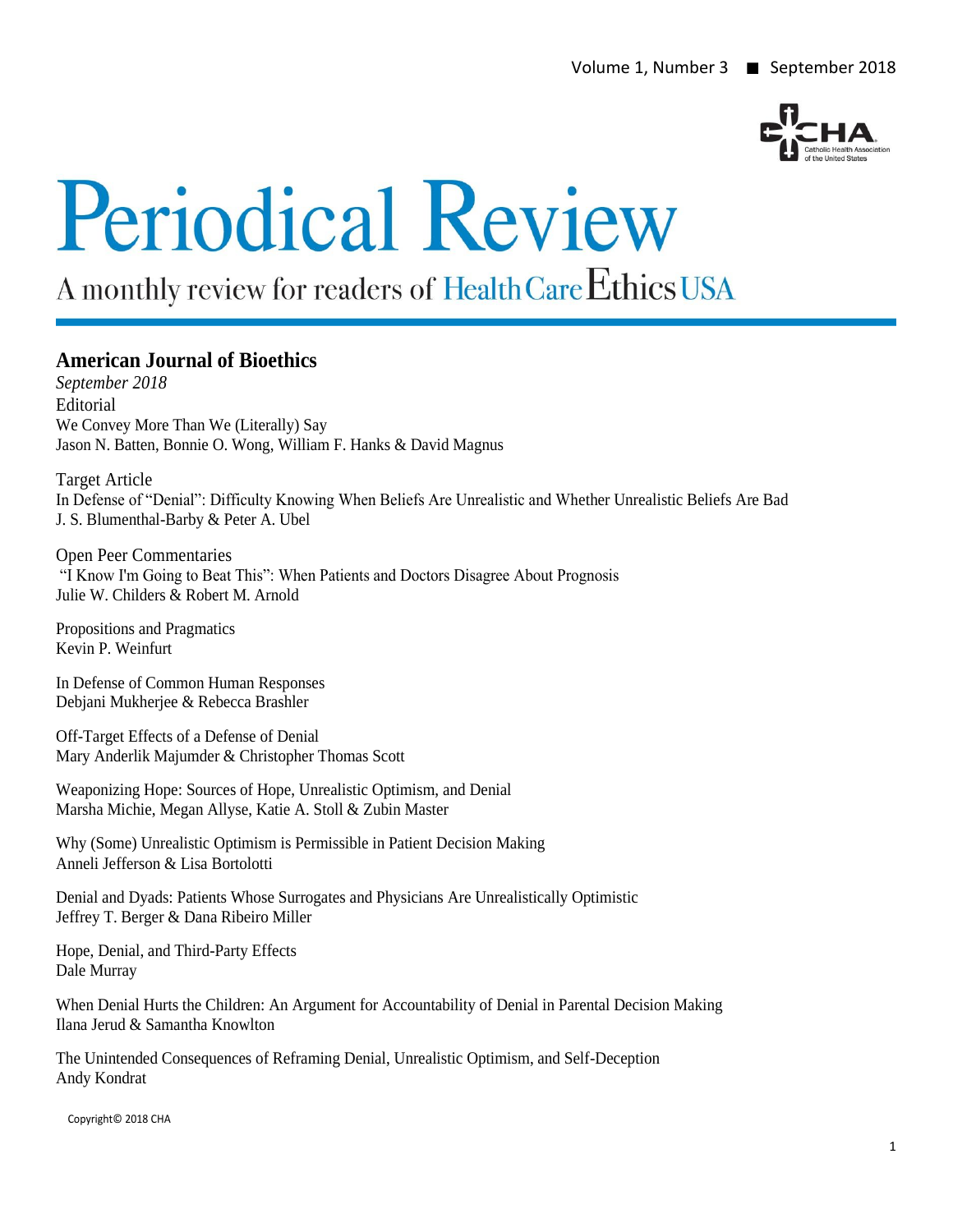Target Article

The Ethics of Smart Pills and Self-Acting Devices: Autonomy, Truth-Telling, and Trust at the Dawn of Digital Medicine Craig M. Klugman, Laura B. Dunn, Jack Schwartz & I. Glenn Cohen

Open Peer Commentaries Getting Off the Leash Tom Tomlinson

Digital Medicine and Ethics: Rooting for Evidence Effy Vayena & Marcello Ienca

Digital Medicine, Cybersecurity, and Ethics: An Uneasy Relationship Karsten Weber, Michele Loi, Markus Christen & Nadine Kleine

Dependence on Digital Medicine in Resource-Limited Settings Jeffrey I. Campbell, Jessica Haberer, Angella Musiimenta & Nir Eyal

Policing Compliance: Digital Medicine and Criminal Justice-Involved Persons Mélanie Terrasse & Dominic A. Sisti

Surveillance Medicine in the DigitalEra: Lessons from Addiction Treatment Adrian Carter, Michael Savic & Cynthia Forlini

Adherence, Surveillance, and Technological Hubris Eric S. Swirsky & Andrew D. Boyd

Resisting the Digital Medicine Panopticon: Toward a Bioethics of the Oppressed Adrian Guta, Jijian Voronka & Marilou Gagnon

Smart Pills for Psychosis: The Tricky Ethical Challenges of Digital Medicine for Serious Mental Illness Anna K. Swartz

Surveillance and Digital Health Nicole Martinez-Martin & Danton Char

Digital Medicine: An Opportunity to Revisit the Role of Bioethicists Karin R. Jongsma, Annelien L. Bredenoord & Federica Lucivero

Book Review Review of Lori A. Roscoe and David Schenck, Communication and Bioethics at the End of Life: Real Cases, Real Dilemmas Lisa Anderson-Shaw

Correspondence Response to Open Peer Commentaries on ''In Defense of 'Denial': Difficulty Knowing When Beliefs Are Unrealistic and Whether Unrealistic Beliefs Are Bad" J. S. Blumenthal-Barby & Peter A Ubel

Uterus Transplantation: Response to Open Peer Commentaries on the Ethics of Using Deceased Versus Living Donors Bethany Bruno & Kavita Shah Arora

Response to Open Peer Commentaries on ''Provider Conscientious Refusal of Abortion, Obstetrical Emergencies, and Criminal Homicide Law'' Lawrence Nelson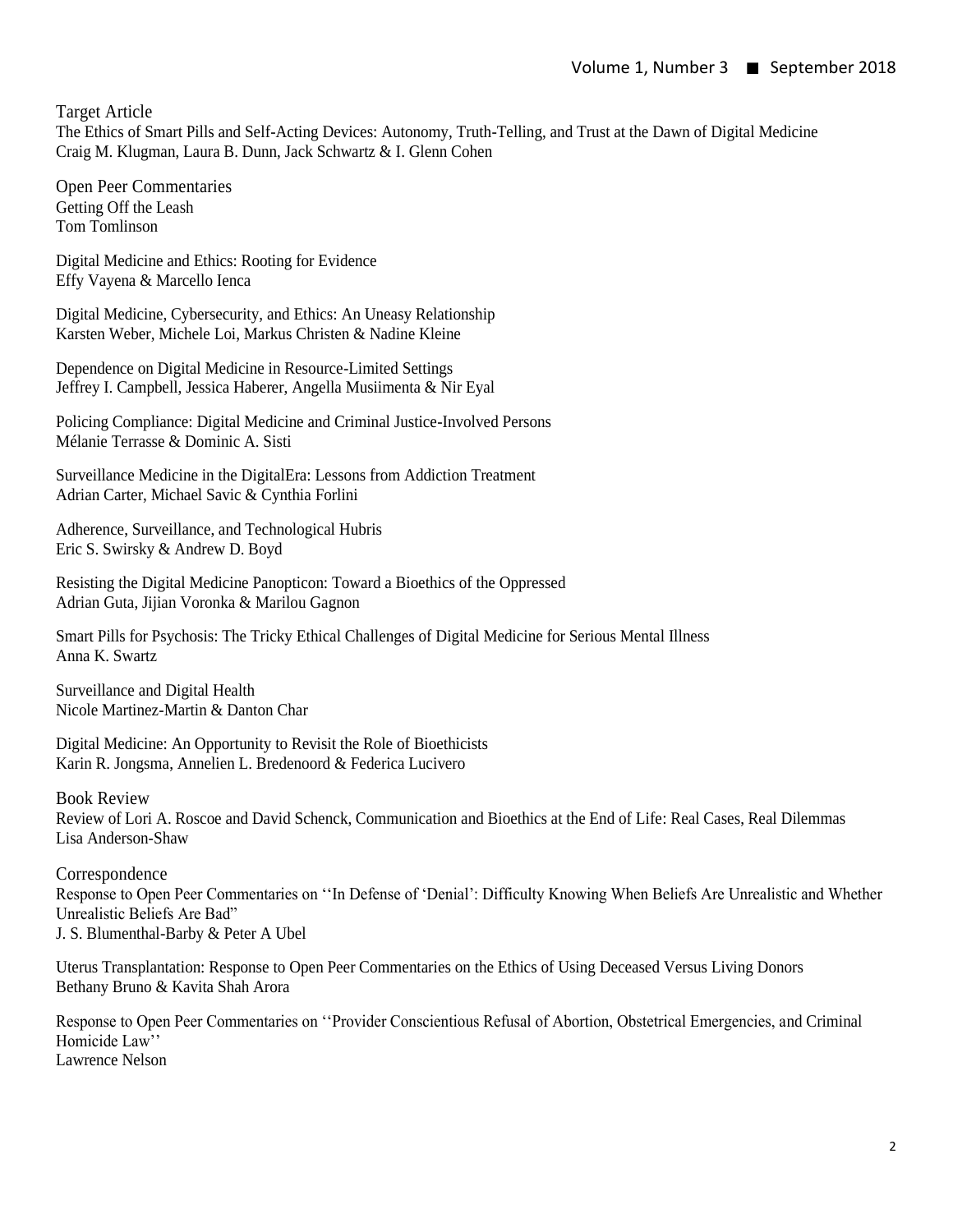# **Cambridge Quarterly of Healthcare Ethics**

*October 2018* From the Editors If It Only Had a Brain: What "Neuro" Means for Science and Ethics Thomasine Kushner and James Giordano

The Road Less Traveled Constructive Disappointment and Disbelief: Building a Career in Neuroethics Joseph J. Fins

Symposium: Competing Identities of Neuroethics Pragmatic Convergence and the Epistemology of an Adolescent Neuroethics Joseph J. Fins and Judy Illes

The New Ethics of Neuroethics Tom Buller

Two Problematic Foundations of Neuroethics and Pragmatist Reconstructions Eric Racine and Matthew Sample

Pragmatic Neuroethics: Lived Experiences as a Source of Moral Knowledge Gabriela Pavarini and Ilina Singh

Neurolaw and Neuroethics Jennifer A. Chandler

Articles Who Owns My Autonomous Vehicle? Ethics and Responsibility in Artificial and Human Intelligence John Harris

Neurophilosophical and Ethical Aspects of Virtual Reality Therapy in Neurology and Psychiatry Philipp Kellmeyer

Neuroscience and Social Problems: The Case of Neuropunishment Alena Buyx and David Birks

Brain–Computer Interfaces: Lessons to Be Learned from the Ethics of Algorithms Andreas Wolkenstein, Ralf J. Jox and Orsolya Friedrich

Call of Duty at the Frontier of Research: Normative Epistemology for High-Risk/High-Gain Studies of Deep Brain Stimulation Merlin Bittlinger

Ethical Considerations in Ending Exploratory Brain–Computer Interface Research Studies in Locked-in Syndrome Eran Klein, Betts Peters, and Matt Higger

Do New Neuroimaging Findings Challenge the Ethical Basis of Advance Directives in Disorders of Consciousness? Orsolya Friedrich, Andreas Wolkenstein, Ralf J. Jox, Niek Rogger and Claudia Bozzaro

Amplio, Ergo Sum David R. Lawrence

Doing Good, Choosing Freely: How Moral Enhancement Can Be Compatible with Individual Freedom Joshua M. Brostoff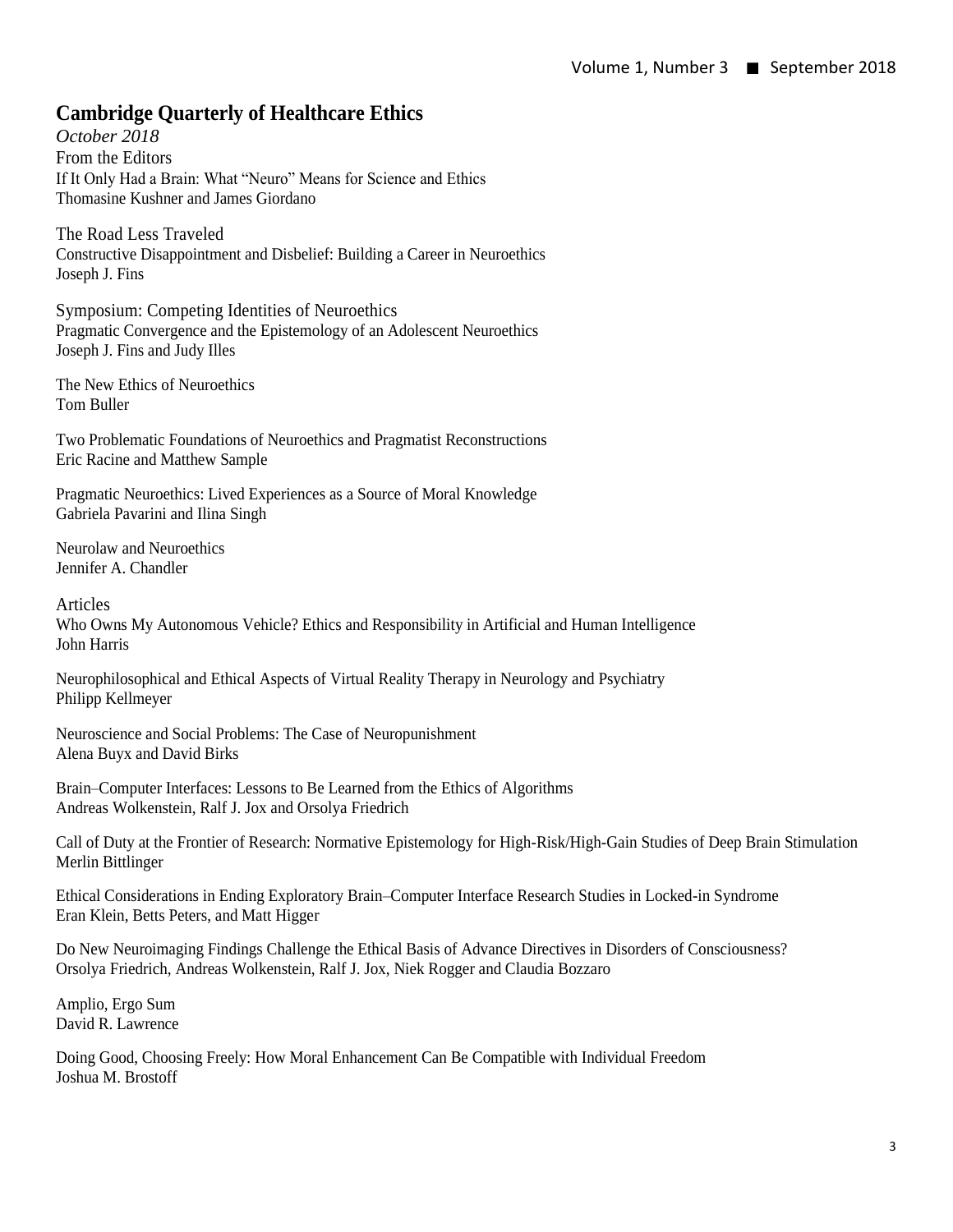Concussion in Sport: The Unheeded Evidence Grant Gilllett

Neuroethics: A Conceptual Approach Michele Farisco, Arleen Salles and Kathinka Evers

Looking Ahead: The Importance of Views, Values, and Voices in Neuroethics—Now James Giordano

Department and Columns Pathographies: Voices of Illness – My Unexpected Journey from Medication to Meditation Atia Sattar

What Do I Do Now? – The Case: Medically Disabled or Malingering?

Commentary: Treating the Patient Who Has the Disease Eric H. Denys

Commentary: Doing the Most Good with the Least Harm in Cases of Suspected Malingering Brian Andrews

# **Ethics and Medics**

*September 2018* "Exterminate! Exterminate!" Babies with Downs at Risk Rev. James McTavish

Preserving Consciousness at the End of Life Diana L. Ruzicka, RN

# **Health Affairs**

*September 2018* From the Editor-In-Chief California: Leading the Way? Alan R. Weil

Datagraphic Health Care in California

Entry Point: Public Health Confronting the Effects of Climate Change on Health in California David Tuller

Overview: State Issues California's Efforts to Cover the Uninsured: Successes, Building Blocks, And Challenges Walter A. Zelman, and Lucien Wulsin

Commentary: State Issues Beyond The ACA: Paths to Universal Coverage in California Andrew B. Bindman, Marian R. Mulkey, and Richard Kronick

Commentary: Access to Care Universal Health Care: Lessons From San Francisco Ken Jacobs, and Laurel Lucia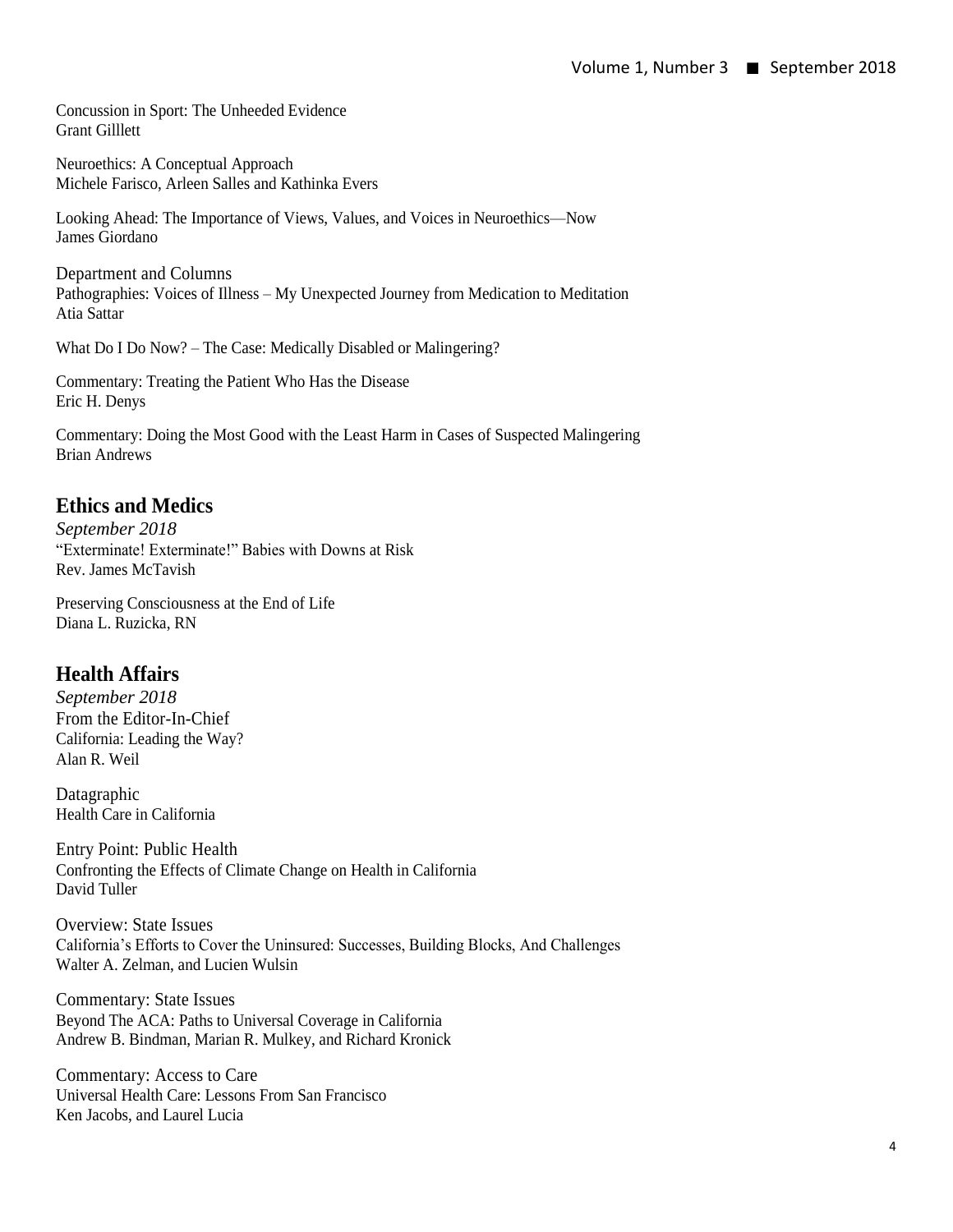Overview: Health Equity Managing Diversity to Eliminate Disparities: A Framework for Health Michelle Ko, Cary Sanders, Sarah de Guia, Riti Shimkhada, and Ninez A. Ponce

Research Article: Health Equity California And the Changing American Narrative on Diversity, Race, And Health Paul Hsu, Mara C. Bryant, Teodocia M. Hayes-Bautista, Keosha R. Partlow, and David E. Hayes-Bautista

Access-To-Care Differences Between Mexican-Heritage and Other Latinos In California After the Affordable Care Act Arturo Vargas Bustamante, Ryan M. McKenna, Joseph Viana, Alexander N. Ortega, and Jie Chen

Research Article: Markets Consolidation Trends in California's Health Care System: Impacts on ACA Premiums and Outpatient Visit Prices Richard M. Scheffler, Daniel R. Arnold, and Christopher M. Whaley

The California Competitive Model: How Has It Fared, And What's Next? Glenn A. Melnick, Katya Fonkych, and Jack Zwanziger

Policy Insight: Markets With Roots in California, Managed Competition Still Aims to Reform Health Care Alain C. Enthoven, and Laurence C. Baker

People & Places: Costs & Spending Organization of Care Crunching the Numbers on Integrated Care Jessica Bylander

Research Article: Medicaid Beneficiaries Respond to California's Program to Integrate Medicare, Medicaid, And Long-Term Services Carrie L. Graham, Pi-Ju Liu, Brooke A. Hollister, H. Stephen Kaye, and Charlene Harrington

Publicly Funded Family Planning: Lessons from California, Before and After the ACA's Medicaid Expansion Dawnte R. Early, Melanie S. Dove, Heike Thiel de Bocanegra, and Eleanor B. Schwarz

Research Article: Behavioral Health Care

Evaluation of The Behavioral Health Integration and Complex Care Initiative in Medi-Cal Todd P. Gilmer, Marc Avery, Elizabeth Siantz, Benjamin F. Henwood, Kimberly Center, Elise Pomerance, and Jennifer Sayles

Research Article: Hiv/Aids The Impact of Medicaid Expansion on People Living with HIV And Seeking Behavioral Health Services Emily A. Arnold, Shannon Fuller, Valerie Kirby, and Wayne T. Steward

Research Article: Population Health

One in Five Fewer Heart Attacks: Impact, Savings, And Sustainability in San Diego County Collaborative Allen Fremont, Alice Y. Kim, Katherine Bailey, Hattie Rees Hanley, Christine Thorne, R. James Dudl, Robert M. Kaplan, Stephen M. Shortell, and Anthony N. DeMaria

Research Article: Nurses California Nurse Practitioners Are Positioned to Fill the Primary Care Gap, But They Face Barriers to Practice Joanne Spetz, and Ulrike Muench

Research Article: Maternal & Child Health Addressing Maternal Mortality and Morbidity in California Through Public-Private Partnerships Elliott K. Main, Cathie Markow, and Jeff Gould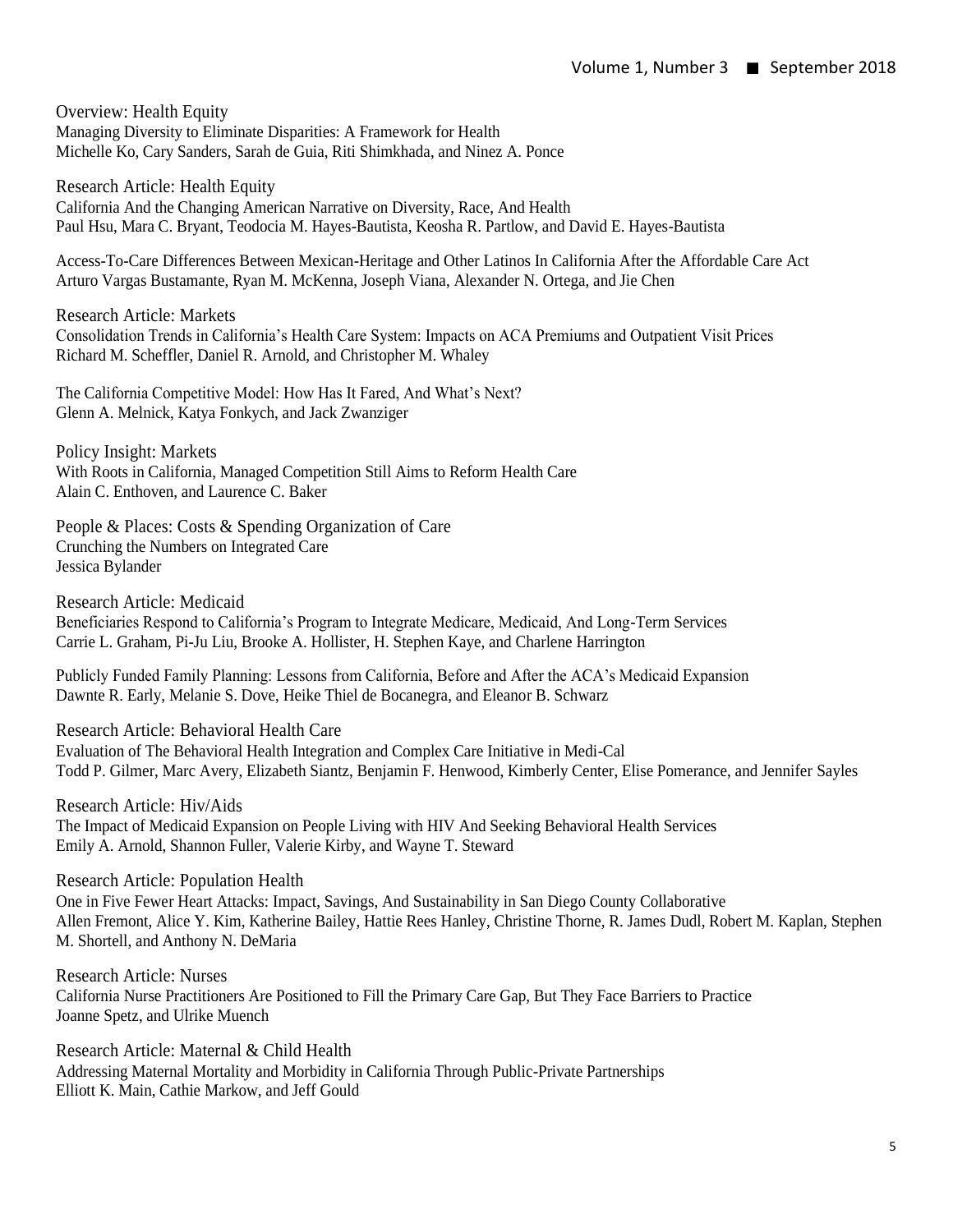Research Article: Pharmaceuticals & Medical Technology Mandatory Health Care Provider Counseling for Parents Led to A Decline in Vaccine Exemptions In California Malia Jones, Alison M. Buttenheim, Daniel Salmon, and Saad B. Omer

California's Drug Transparency Law: Navigating the Boundaries of State Authority on Drug Pricing Katherine L. Gudiksen, Timothy T. Brown, Christopher M. Whaley, and Jaime S. King

A Health Plan's Formulary Led to Reduced Use of Extended-Release Opioids but Did Not Lower Overall Opioid Use Michael L. Barnett, Andrew R. Olenski, N. Marcus Thygeson, Denis Ishisaka, Salina Wong, Anupam B. Jena, and Ateev Mehrotra

Research Article: Oral Health Medical Loss Ratios for California's Dental Insurance Plans: Assessing Consumer Value and Policy Solutions Len Finocchio, and Katrina Connolly

Narrative Matters: Government Programs & Policies California's Paid Leave Helped My Patient Gail Wagner

**Grantwatch** Foundations in California: What Are They Funding?

Book Review Prenatal Anxieties John D. Lantos

Big Ideas in Health Economics Jonathan S. Skinner

**Letters** Covering Noninvasive Prenatal Screening Arnold Cohen

From the Publisher Tuberculosis Is A Threat to Global Health Security Tom Kenyon

# **Journal of the American Medical Association**

*September 4, 2018* Viewpoint Oral Rehydration Therapy for Diarrheal Diseases: A 50-Year Perspective Roger I. Glass, MD, PhD; Barbara J. Stoll, MD

Real-World Evidence and Real-World Data for Evaluating Drug Safety and Effectiveness Jacqueline Corrigan-Curay, JD, MD; Leonard Sacks, MD; Janet Woodcock, MD

Promoting Patient Interests in Implementing the Federal Right to Try Act Holly Fernandez Lynch, JD, MBE; Patricia J. Zettler, JD; Ameet Sarpatwari, JD, PhD

Use of Palliative Care Earlier in the Disease Course in the Context of the Opioid Epidemic: Educational, Research, and Policy Issues Yael Schenker, MD, MAS; Jessica S. Merlin, MD, PhD, MBA; Timothy E. Quill, MD

National Academies of Sciences, Engineering, and Medicine Report on Sexual Harassment: Making the Case for Fundamental Institutional Change Amy L. Fairchild, PhD, MPH; Lavern J. Holyfield, DDS; Carrie L. Byington, MD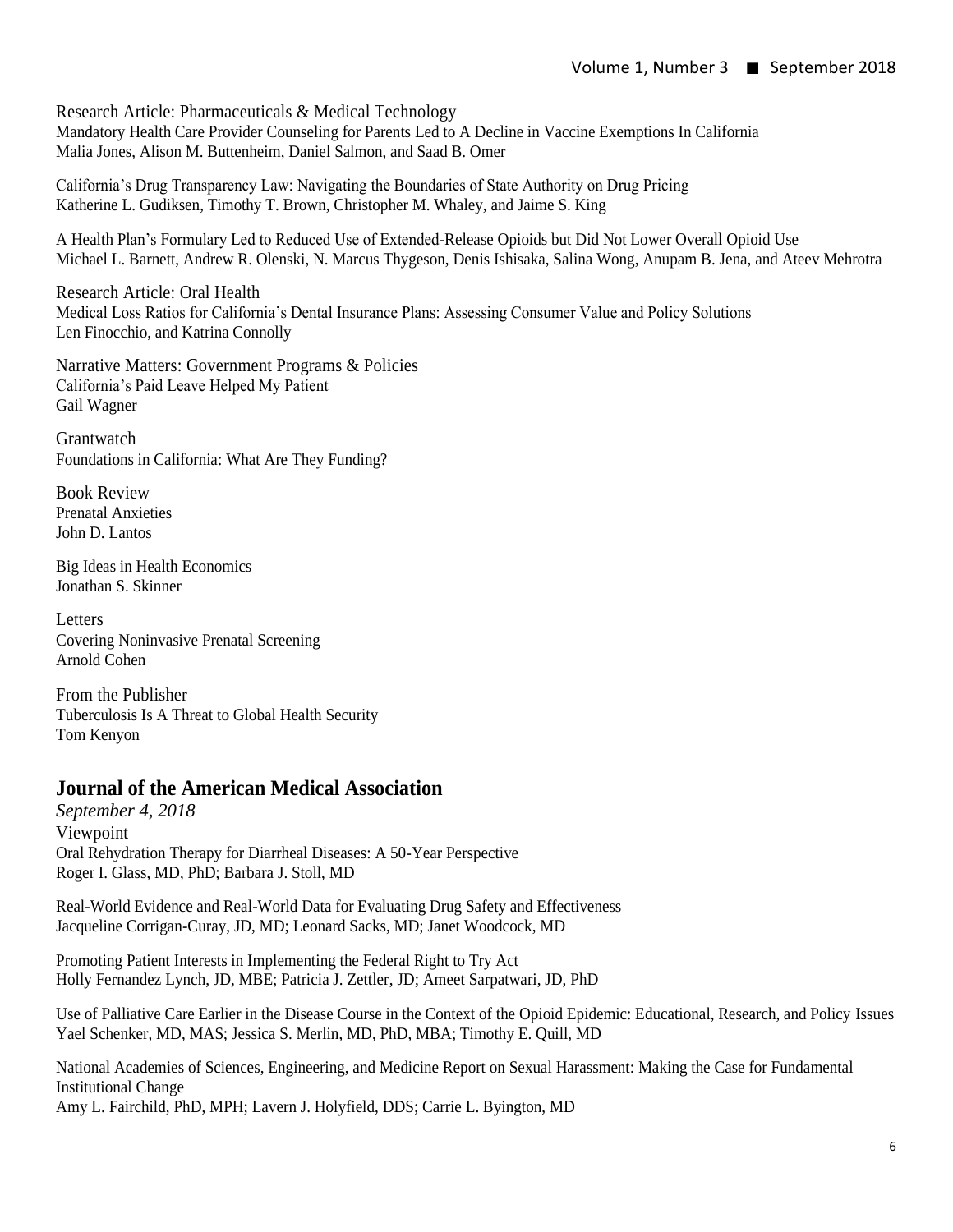A Piece of My Mind Good Documentation Curtis G. Kommer, MD

**Editorial** Medicare Bundled Payment Programs for Joint Replacement: Anatomy of a Successful Payment Reform Andrew M. Ryan, PhD

Original Investigation Effect of Immediate vs Gradual Reduction in Nicotine Content of Cigarettes on Biomarkers of Smoke Exposure: A Randomized Clinical Trial Dorothy K. Hatsukami, PhD; Xianghua Luo, PhD; Joni A. Jensen, MPH; et al.

Mandatory Medicare Bundled Payment Program for Lower Extremity Joint Replacement and Discharge to Institutional Postacute CareInterim Analysis of the First Year of a 5-Year Randomized Trial Amy Finkelstein, PhD; Yunan Ji, BA; Neale Mahoney, PhD; et al.

Association of Hospital Participation in a Medicare Bundled Payment Program With Volume and Case Mix of Lower Extremity Joint Replacement Episodes Amol S. Navathe, MD, PhD; Joshua M. Liao, MD, MSc; Sarah E. Dykstra, BA; et al.

US Preventive Services Task Force Recommendation Statement - Screening for Syphilis Infection in Pregnant Women: US Preventive Services Task Force Reaffirmation Recommendation Statement US Preventive Services Task Force

Evidence Report - Screening for Syphilis Infection in Pregnant Women: Updated Evidence Report and Systematic Review for the US Preventive Services Task Force Jennifer S. Lin, MD; Michelle L. Eder, PhD; Sarah I. Bean, MPH

From the Medical Letter on Drugs and Therapeutics Drugs for Tobacco Dependence

Research Letter Uptake of the Biologic Filgrastim and Its Biosimilar Product Among the Medicare Population Steven Kozlowski, MD; Noy Birger, MPH; Stephaeno Brereton, MSc; et al.

Out-of-Pocket Costs for Infliximab and Its Biosimilar for Rheumatoid Arthritis Under Medicare Part D Jinoos Yazdany, MD, MPH; R. Adams Dudley, MD, MBA; Grace A. Lin, MD, MAS; et al.

Medical News & Perspectives Pursuing an Effective Ovarian Cancer Vaccine A Day in the Life: Navy Flight Surgeon Handles Helicopters and Sailors' Ills

News from the Food and Drug Administration New Endometriosis Drug Approved When Is Milk Really Milk? Magnetic Tracer System Identifies Sentinel Lymph Nodes

Bench to Bedside Research Reveals Mechanism That May Drive Alcohol Use Disorder Tracy Hampton, PhD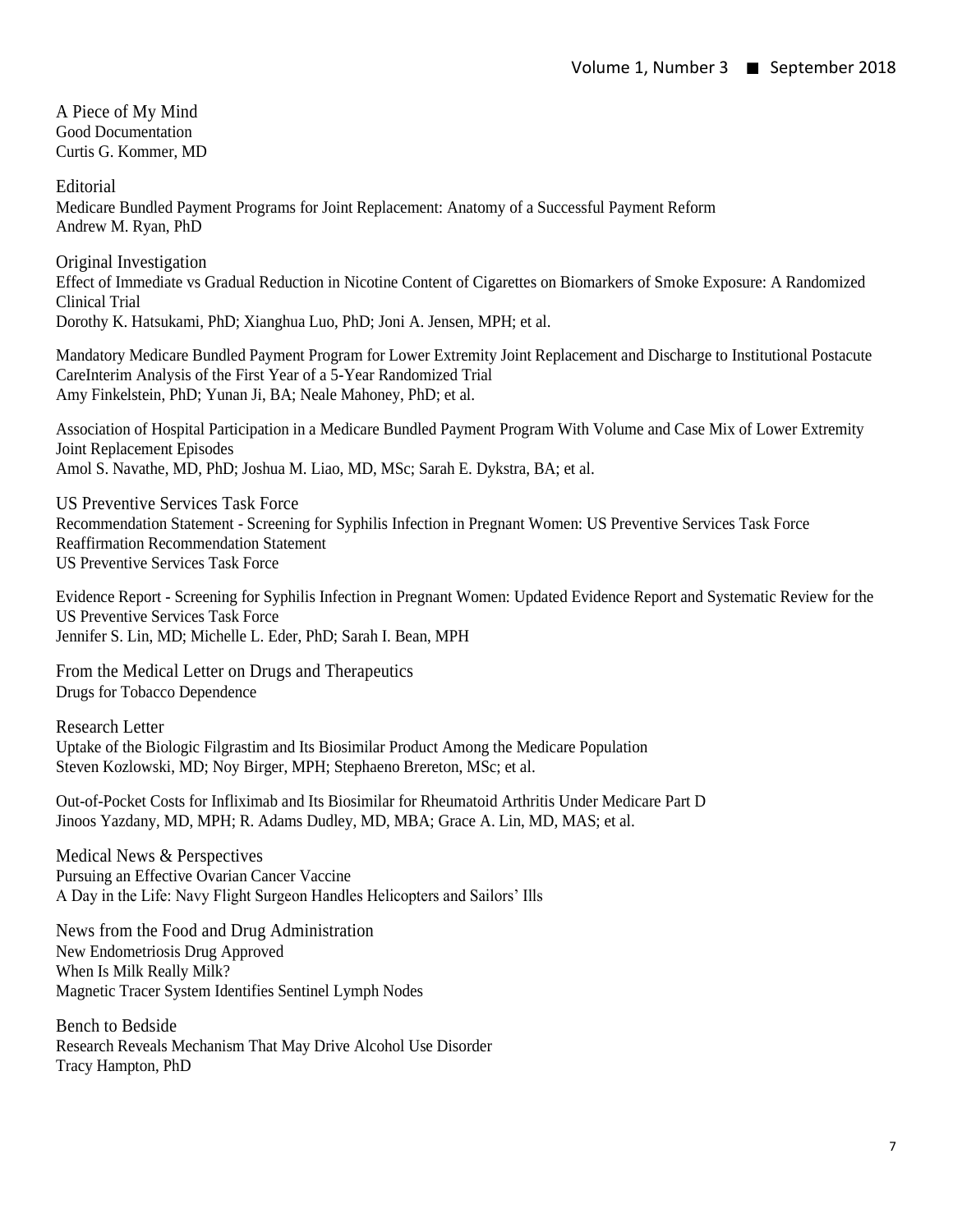Comment & Response SMART in the Management of Patients with Persistent Asthma Lowering the P Value Threshold

Poetry and Medicine Hands-on Richard J. Rosenthal, MD

JAMA Revisited The Dietary Habits of American College Girls

JAMA Patient Page Screening for Syphilis in Pregnant Women Jill Jin, MD, MPH

*September 11, 2018* Viewpoint The Challenge of Reforming Nutritional Epidemiologic Research John P. A. Ioannidis, MD, DSc

Is US Medical Care Inefficient? Victor R. Fuchs, PhD

How Disruptive Innovation by Business and Technology Firms Could Improve Population Health Anne Stey, MD, MSc; Hemal Kanzaria, MD, MS; Robert Brook, MD, ScD

Navigating the Ethical Boundaries of Grateful Patient Fundraising Megan E. Collins, MD, MPH; Steven A. Rum, MPA; Jeremy Sugarman, MD, MPH, MA

A Piece of My Mind Pumped Charlotte Grinberg, MD

**Editorial** Carbapenem-Sparing Therapy for Extended-Spectrum β-Lactamase–Producing E coli and Klebsiella pneumoniae Bloodstream Infection: The Search Continues Mary K. Hayden, MD; Sarah Y. Won, MD, MPH

The US Training System for Physicians—Need for Deeper Analysis S. Claiborne Johnston, MD, PhD

Original Investigation Effect of Piperacillin-Tazobactam vs Meropenem on 30-Day Mortality for Patients with E coli or Klebsiella pneumoniae Bloodstream Infection and Ceftriaxone Resistance: A Randomized Clinical Trial Patrick N. A. Harris, MBBS; Paul A. Tambyah, MD; David C. Lye, MBBS; et al.

Effect of Levofloxacin Prophylaxis on Bacteremia in Children with Acute Leukemia or Undergoing Hematopoietic Stem Cell TransplantationA Randomized Clinical Trial Sarah Alexander, MD; Brian T. Fisher, DO, MSCE; Aditya H. Gaur, MD; et al.

Association of Gestational Diabetes with Maternal Disorders of Glucose Metabolism and Childhood Adiposity William L. Lowe Jr, MD; Denise M. Scholtens, PhD; Lynn P. Lowe, PhD; et al.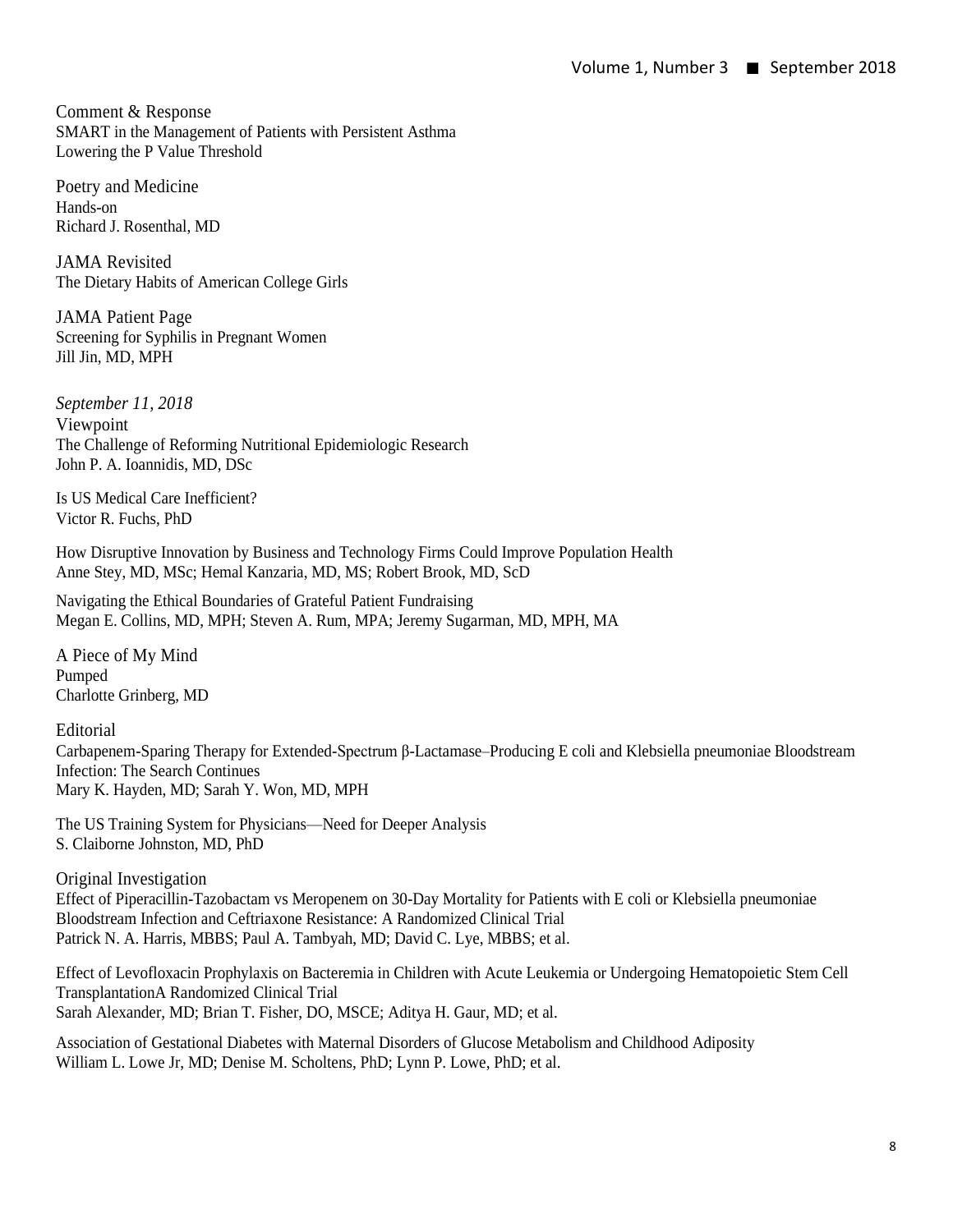Association of Clinical, Imaging, and Thrombus Characteristics with Recanalization of Visible Intracranial Occlusion in Patients with Acute Ischemic Stroke Bijoy K. Menon, MD, MSc; Fahad S. Al-Ajlan, MD; Mohamed Najm, BSc; et al.

JAMA Guide to Statistics and Methods Case-Control StudiesUsing "Real-world" Evidence to Assess Association Telba Z. Irony, PhD

Clinical Update Management of Groin Hernias in Adults—2018 John Montgomery, MD; Justin B. Dimick, MD, MPH; Dana A. Telem, MD, MPH

JAMA Clinical Guidelines Synopsis Diagnosis and Treatment of Clostridium difficile Infection Arjun Gupta, MBBS; Adam S. Cifu, MD; Sahil Khanna, MBBS, MS

Research Letter Lethality of Civilian Active Shooter Incidents with and Without Semiautomatic Rifles in the United States Elzerie de Jager, MBBS(Hons); Eric Goralnick, MD, MS; Justin C. McCarty, DO; et al.

Medical News & Perspectives Exploring the Relationship Between Depression and Dementia Rita Rubin, MA

The JAMA Forum Forced Separation of Children from Parents: Another Consideration Diana J. Mason, PhD, RN

News from the Centers for Disease Control and Prevention Mumps Outbreak Preparedness Gaps in HIV Testing for Black Men

Biotech Innovations HIV Preexposure Prophylaxis "Smart Pill" in Early Testing Heat-Activation Concentrates Chemotherapy in Liver Tumors Promising Results in 18-Month Analysis of Alzheimer Drug Candidate

Comment & Response Antiplatelet Therapy After Coronary Artery Bypass Grafting Generational Differences in Mentoring Relationships Cold Agglutinins in Mycoplasma Infection

Poetry and Medicine Seropositive Lala Tanmoy Das

JAMA Revisited Biological Problems of Death

Appendix Medical Schools in the United States, 2017-2018 Barbara Barzansky, PhD; Sylvia I. Etzel

Graduate Medical Education, 2017-2018 Sarah E. Brotherton, PhD; Sylvia I. Etzel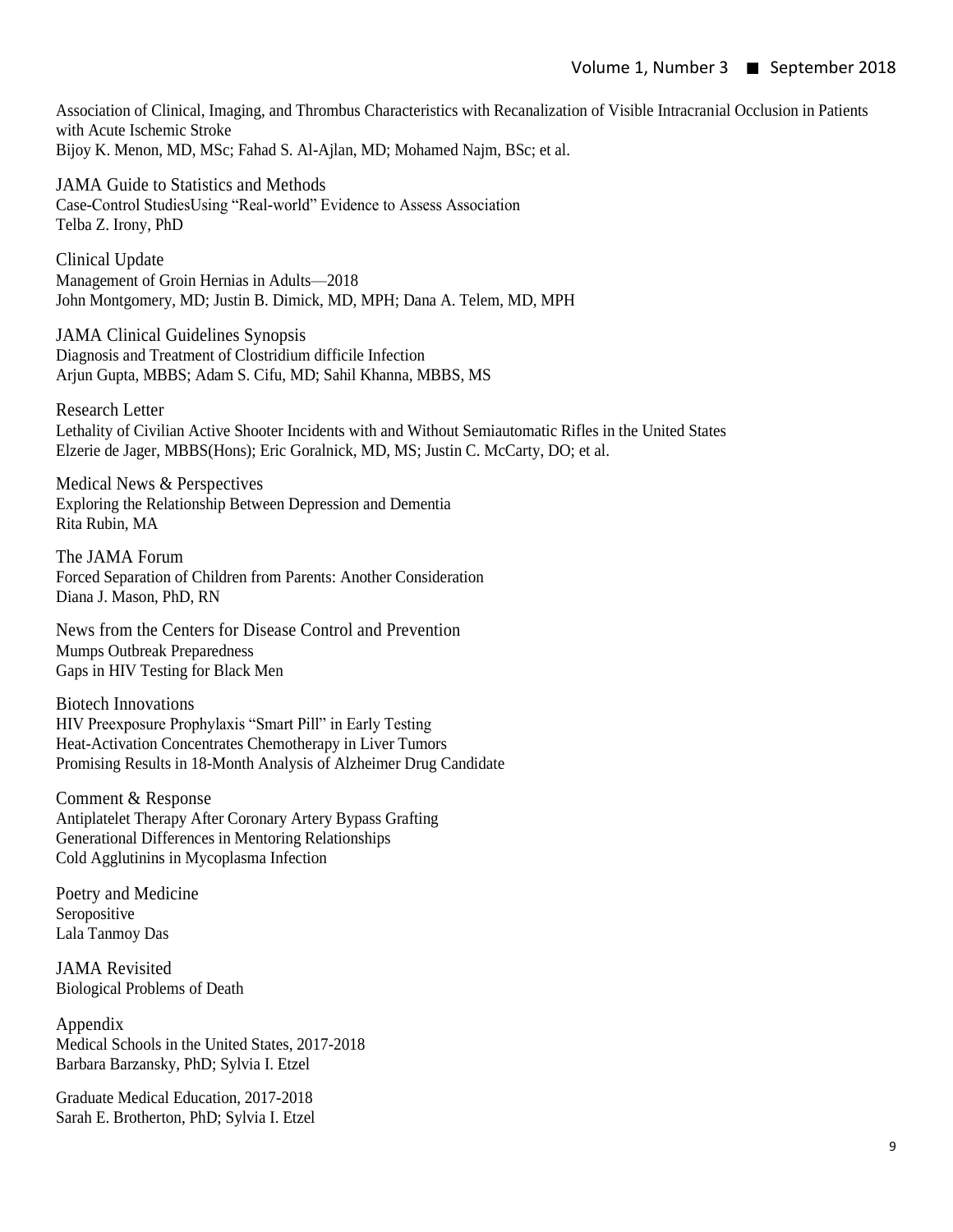JAMA Patient Page Types of Hospitals in the United States Jason B. Liu, MD; Rachel R. Kelz, MD, MSCE, MBA

*September 18, 2018* Viewpoint On the Prospects for a (Deep) Learning Health Care System C. David Naylor, MD, DPhil

Deep Learning—A Technology with the Potential to Transform Health Care Geoffrey Hinton, PhD

Informatics, Data Science, and Artificial Intelligence Lisha Zhu, PhD; W. Jim Zheng, PhD

A Piece of My Mind Silent Space Ian J. Barbash, MD, MS

Editorial Clinical Implications and Challenges of Artificial Intelligence and Deep Learning William W. Stead, MD

Physician Burnout—A Serious Symptom, But of What? Thomas L. Schwenk, MD; Katherine J. Gold, MD, MSW, MS

Weight Management in Adults with Obesity: What Is a Primary Care Clinician to Do? Susan Z. Yanovski, MD

Original Investigation Association of Clinical Specialty with Symptoms of Burnout and Career Choice Regret Among US Resident Physicians Liselotte N. Dyrbye, MD, MHPE; Sara E. Burke, PhD; Rachel R. Hardeman, PhD, MPH; et al.

Prevalence of Burnout Among PhysiciansA Systematic Review Lisa S. Rotenstein, MD, MBA; Matthew Torre, MD; Marco A. Ramos, MD, PhD; et al.

Preliminary Communication Discriminative Accuracy of [18F]flortaucipir Positron Emission Tomography for Alzheimer Disease vs Other Neurodegenerative **Disorders** Rik Ossenkoppele, PhD; Gil D. Rabinovici, MD; Ruben Smith, MD, PhD; et al.

US Preventive Services Task Force Recommendation Statement: Behavioral Weight Loss Interventions to Prevent Obesity-Related Morbidity and Mortality in Adults US Preventive Services Task Force

Evidence Report: Behavioral and Pharmacotherapy Weight Loss Interventions to Prevent Obesity-Related Morbidity and Mortality in Adults - Updated Evidence Report and Systematic Review for the US Preventive Services Task Force Erin S. LeBlanc, MD, MPH; Carrie D. Patnode, PhD, MPH; Elizabeth M. Webber, MS; et al.

JAMA Guide to Statistics and Methods On Deep Learning for Medical Image Analysis Lawrence Carin, PhD; Michael J. Pencina, PhD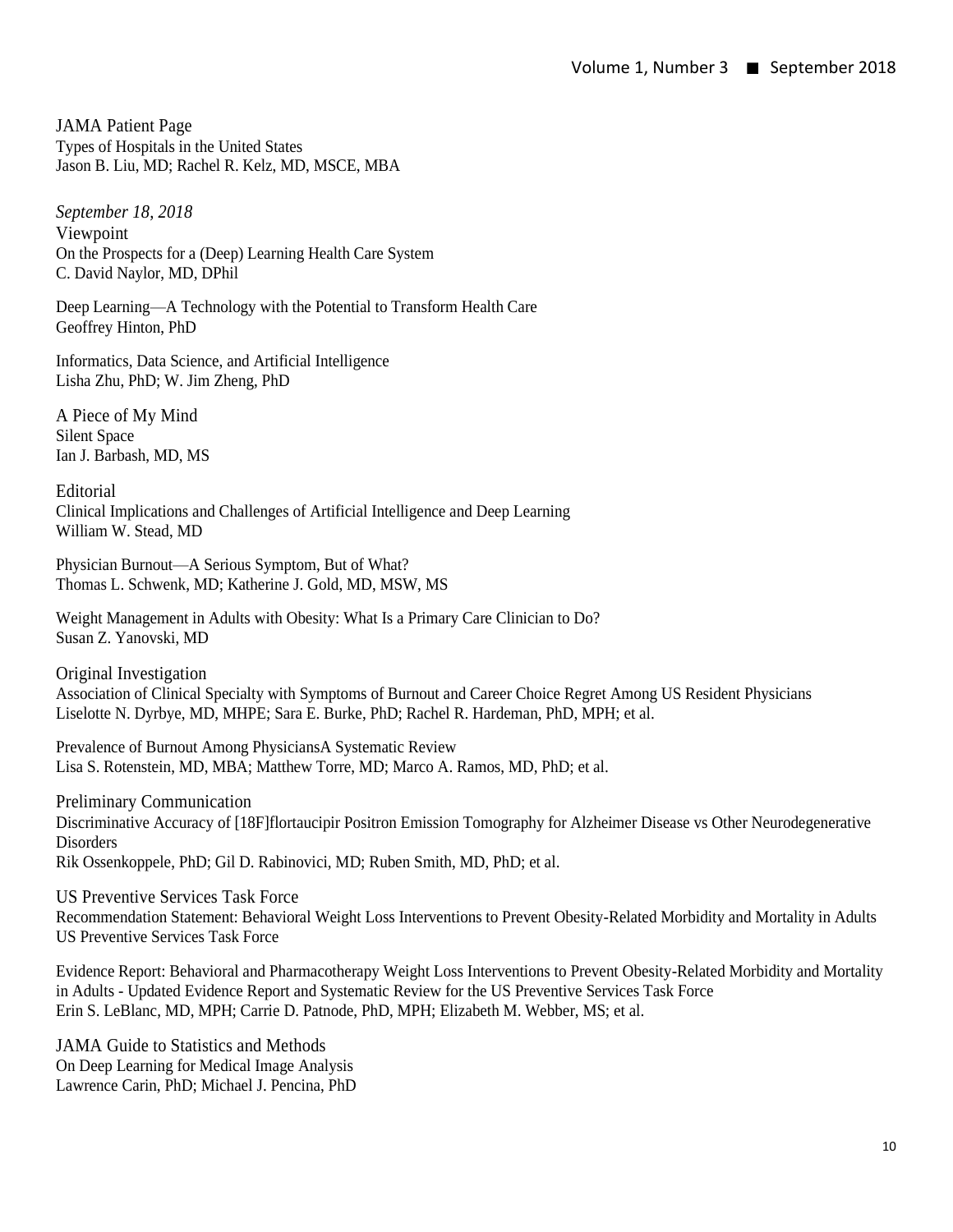Research Letter Association Between Maintaining Certification in General Surgery and Loss-of-License Actions Andrew T. Jones, PhD; Jason P. Kopp, PhD; Mark A. Malangoni, MD

Scholarship Support for Veterans Enrolling in MD, JD, and MBA Programs Stephen Graves, MS; Brandon-Luke L. Seagle, MD; Masha Kocherginsky, PhD; et al.

Medical News & Perspectives A Day in the LifeCaring for Transgender Patients in New York City Jennifer Abbasi

Are Bacteria Transplants the Future of Eczema Therapy? Jennifer Abbasi

News From the Food and Drug Administration Generic Form of EpiPen Approved Vaginal Ring Contraceptive Remains Effective for 1 Year Brain Stimulation Approved for Obsessive-Compulsive Disorder

The JAMA Forum Enabling School Success to Improve Community Health Josh Sharfstein, MD; Roberto Santamaria, MPH, MBA

Global Health Armadillos Bring Risk of Leprosy Early Initiation of Breastfeeding Cardiovascular Disease in India

Comment & Response Premedication for Neonates Requiring Nonemergency Intubation Safety of Topical Calcineurin Inhibitors for Hailey-Hailey Disease Treatment of Chronic Hepatitis B Infection

Poetry and Medicine Spring Downsizing Ronald Pies, MD

JAMA Revisited Proprietaries, Pianos and Probity

JAMA Patient Page Behavioral Interventions for Weight Loss Jill Jin, MD, MPH

*September 25, 2018* Viewpoint Genetics, Biochemistry, and "Simple" Organisms Converge to Unlock Secrets in Histone Biology: The 2018 Albert Lasker Basic Medical Research Award Michael Grunstein, PhD; C. David Allis, PhD

The Discovery and Development of Propofol Anesthesia: The 2018 Lasker-DeBakey Clinical Medical Research Award John Baird (Iain) Glen, BVMS, PhD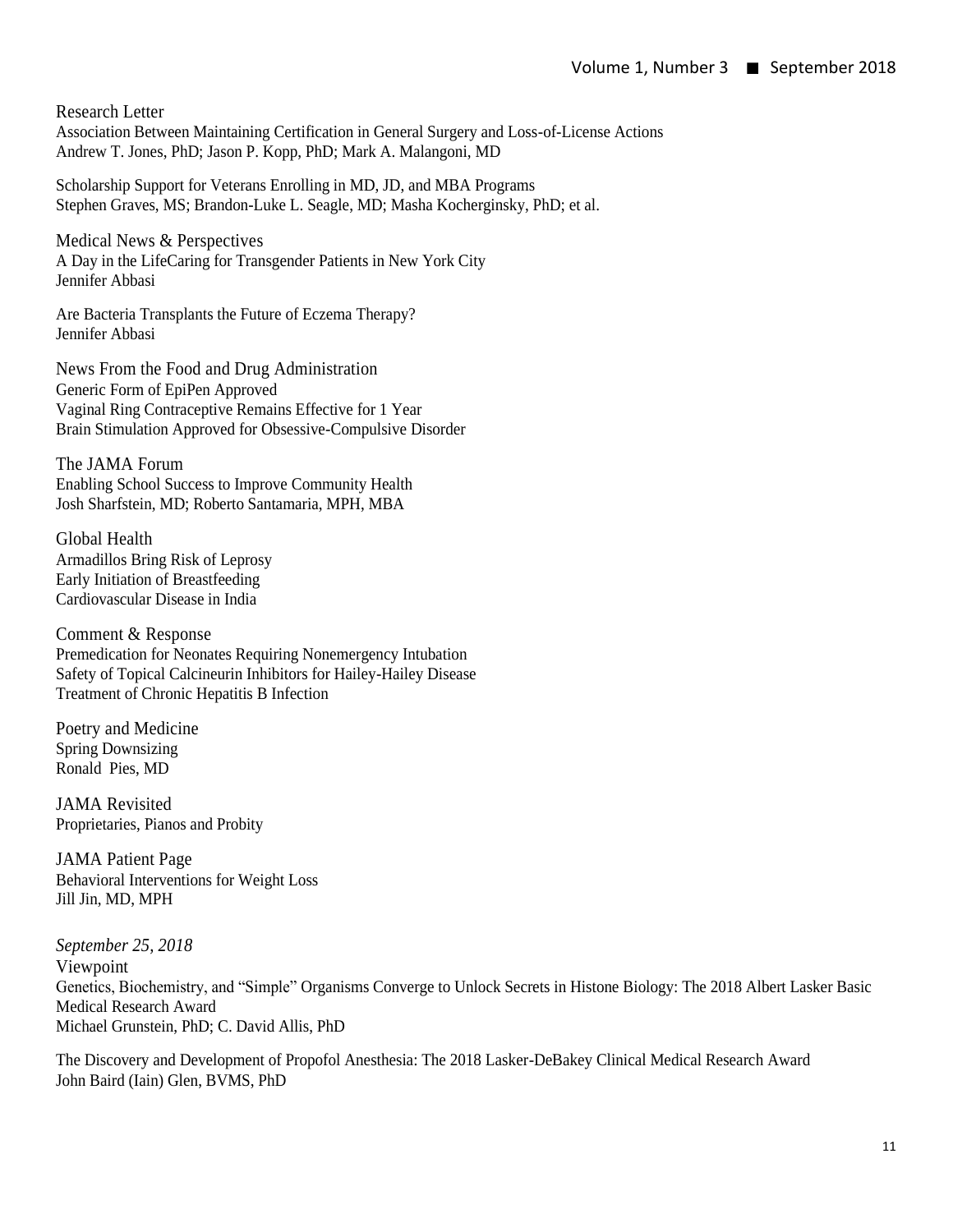Reducing Maternal Mortality in the United States Michael C. Lu, MD, MS, MPH

The Acute Stroke Care Revolution: Enhancing Access to Therapeutic Advances S. Andrew Josephson, MD; Hooman Kamel, MD

A Piece of My Mind Letting Her Be in Charge Lynn E. Fiellin, MD

Editorial

Treatment Algorithms for Staphylococcal Bacteremia: Improving Clinical Care and Enhancing Antimicrobial Stewardship Eli N. Perencevich, MD, MS; Preeti N. Malani, MD, MSJ

Antibiotic Treatment for Uncomplicated Appendicitis Really Works: Results From 5 Years of Observation in the APPAC Trial Edward H. Livingston, MD

Making Sense of the Genome Remains a Work in Progress Wylie Burke, MD, PhD

Original Investigation Effect of Algorithm-Based Therapy vs Usual Care on Clinical Success and Serious Adverse Events in Patients with Staphylococcal Bacteremia: A Randomized Clinical Trial Thomas L. Holland, MD; Issam Raad, MD; Helen W. Boucher, MD; et al.

Five-Year Follow-up of Antibiotic Therapy for Uncomplicated Acute Appendicitis in the APPAC Randomized Clinical Trial Paulina Salminen, MD, PhD; Risto Tuominen, MPH, PhD; Hannu Paajanen, MD, PhD; et al.

Prevalence of Variant Reclassification Following Hereditary Cancer Genetic Testing Jacqueline Mersch, MS, CGC; Nichole Brown, MS, CGC; Sara Pirzadeh-Miller, MS, CGC; et al.

JAMA Insights Fractional Flow Reserve Measurement for the Physiological Assessment of Coronary Artery Stenosis Severity Deepak L. Bhatt, MD, MPH

Breast Reconstruction Following Breast Cancer Treatment—2018 Gordon K. Lee, MD; Clifford C. Sheckter, MD

JAMA Diagnostic Test Interpretation Esophageal High-Resolution Manometry in Gastroesophageal Reflux Disease Amit Patel, MD; Shai Posner, MD; C. Prakash Gyawali, MD, MRCP

Research Letter Temporal Trends and Characteristics of Reportable Health Data Breaches, 2010-2017 Thomas H. McCoy Jr, MD; Roy H. Perlis, MD, MSc

Medical News & Perspectives The Path to the First FDA-Approved Cannabis-Derived Treatment and What Comes Next

News From the Centers for Disease Control and Prevention Opioid Use Disorder During Pregnancy Disability and Access to Care

Clinical Trials Update Mosaic HIV Vaccine Shows Promise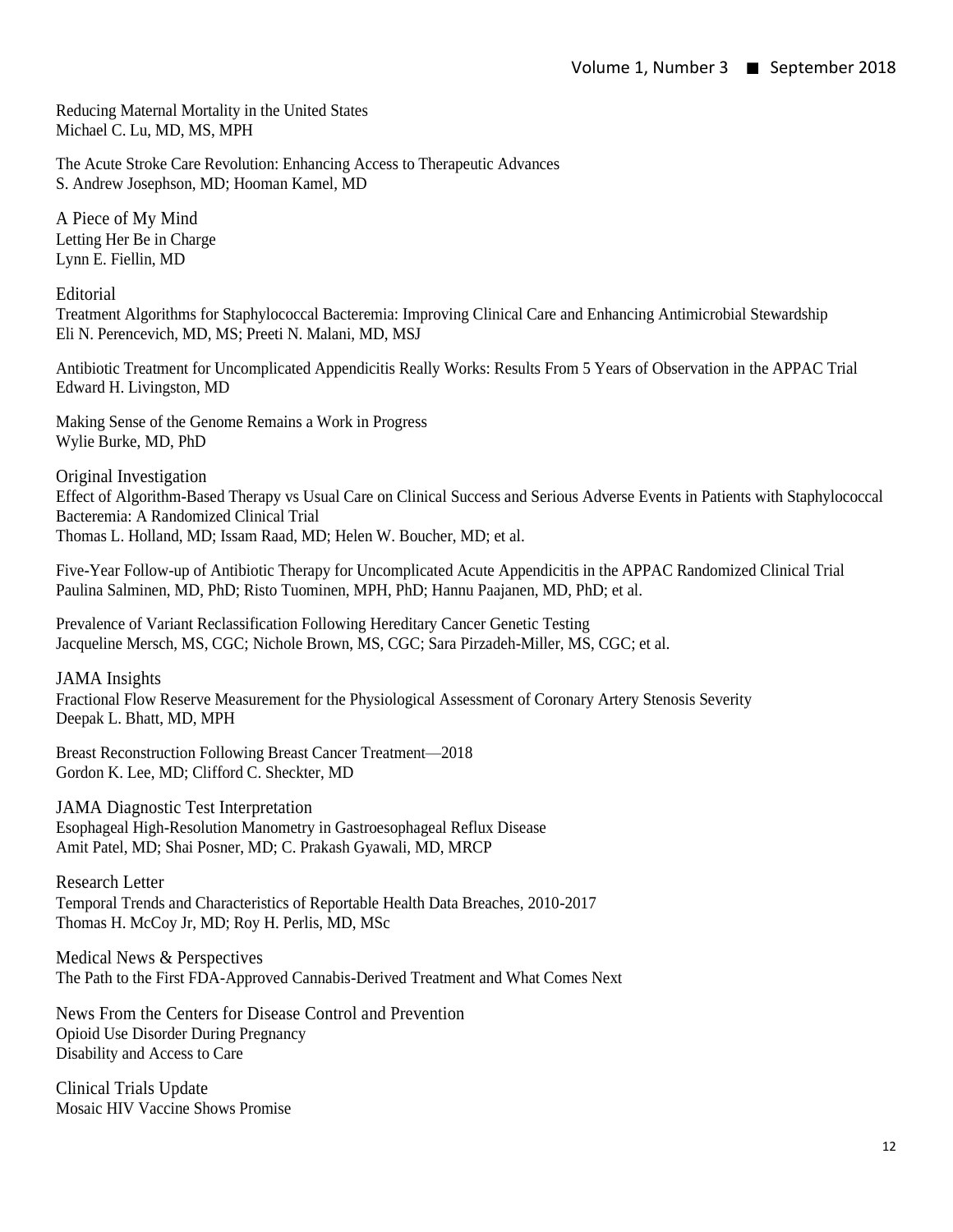Antipsychotics May Affect Metabolism Study Lays Foundation for TB Vaccine Direct-mail FIT Improves Cancer Screening Rates Informing Physicians of Fatal Overdose Curbs Opioid Prescribing

Health Agencies Update Obesity and Influenza A Shedding Diversifying the NIH-Funded Workforce Indian Health Service Launches Opioids Website

Comment & Response Antibiotic Treatment for Uncomplicated Urinary Tract Infections Use of a Wearable Activity Monitor in a Home-Based Exercise Intervention for Peripheral Artery Disease Improving Health Care Value by Considering Cost-effectiveness

The Arts and Medicine Cystic Fibrosis in Art Eliza Jane Temple Milliken

Poetry and Medicine Runner Heal Thyself Erin McConnell, MD

JAMA Revisited The Daily Press and the "Futilities of Contemporary Science"

JAMA Patient Page Gallbladder Cancer Ioana Baiu, MD, MPH; Brendan Visser, MD

# **Linacre Quarterly**

*August 2018* Editorial On being a Catholic Palliative Medicine Physician Natalie Rodden

Theological Reflections Practicing Medicine in Light of the Gospel John M. Travaline

Benediction of Vanderbilt Christian Medical Student Graduates E. Wesley Ely

"Mirror of Patients": A Reflection on the Honor of Serving as a Male Obstetrician-gynecologist Jonathan D. Scrafford

**Commentary** The Embrace of the Proabortion Turnaway Study: Wishful Thinking? or Willful Deceptions? David C. Reardon

On Being a Catholic Physician An Operating Room Experience Necessitating Prayer: Through a Medical Student's Eyes Victoria M. Treboschi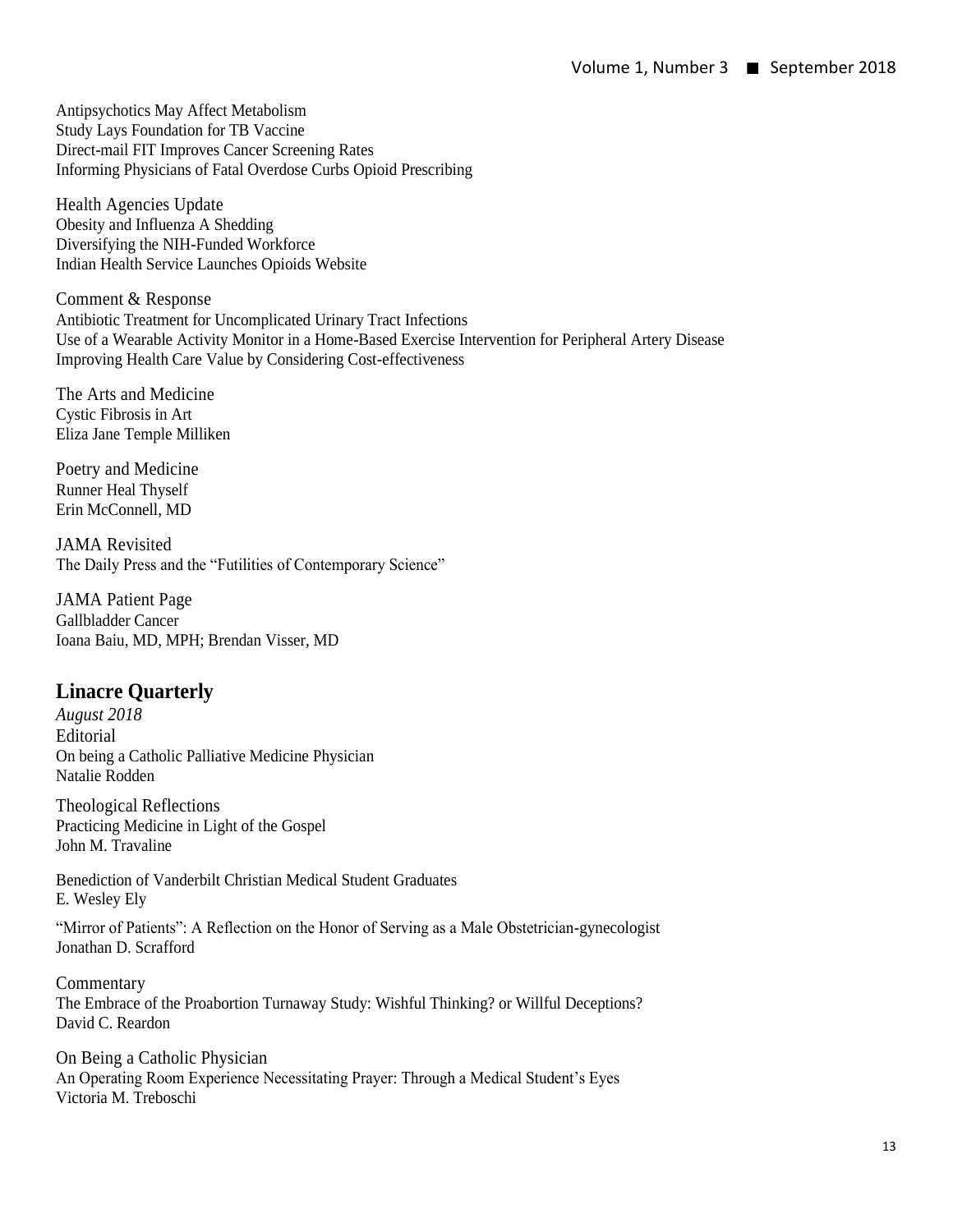Engage or Run: Reflections on My Intern Year Brian R. Lindman

Editorial A Voice from the Past: Fifty Years Ago in the Linacre Quarterly Barbara Golder

Articles The Physician and the Sexual Revolution Max Levin

Reducing the Risk of Gynecologic Cancer in Hereditary Breast Ovarian Cancer Syndrome Mutation Carriers: Moral Dilemmas and the Principle of Double Effect Murray Joseph Casey and Todd A. Salzman

Treatment of an Ectopic Pregnancy: An Ethical Reanalysis Maureen L. Condic and Donna Harrison

Original Research The Ethics of Interstitial and Cesarean Scar Ectopic Pregnancies: Four Case Studies and a Review of the Literature Cara Buskmiller

Review Current Medical Research: Summer/Fall 2017 Richard J. Fehring and Mary Lee Barron

# **L'Osservatore Romano**

*August 31, 2018* Pope Francis in Ireland: A journey of healing

A challenge and a joy Diarmuid Martin

Exchange of instruments of ratification: Framework Agreement between Holy See and the Republic of Benin

Family is all about 'connection' Eamon Martin

Families are the glue of society: In Ireland the Holy Father denounces the failure of ecclesial authorities to adequately address the abuse scandal

Teach your children the language of love: Meeting with young couples in Dublin's Pro-Cathedral

Accept without questioning: Francis at the Capuchin day centre

As one great family: Festival of Families at Croke Park Stadium

Firm in the pursuit of truth and justice: At Knock Shrine the Pope speaks about the wounds of abuse

The world needs families: The Holy Father concludes the World Meeting with Mass in Phoenix Park

The courage of purification: Meeting with Bishops

Journey toward forgiveness: Welcome migrants with prudence, integration and openness of heart, In- flight press conference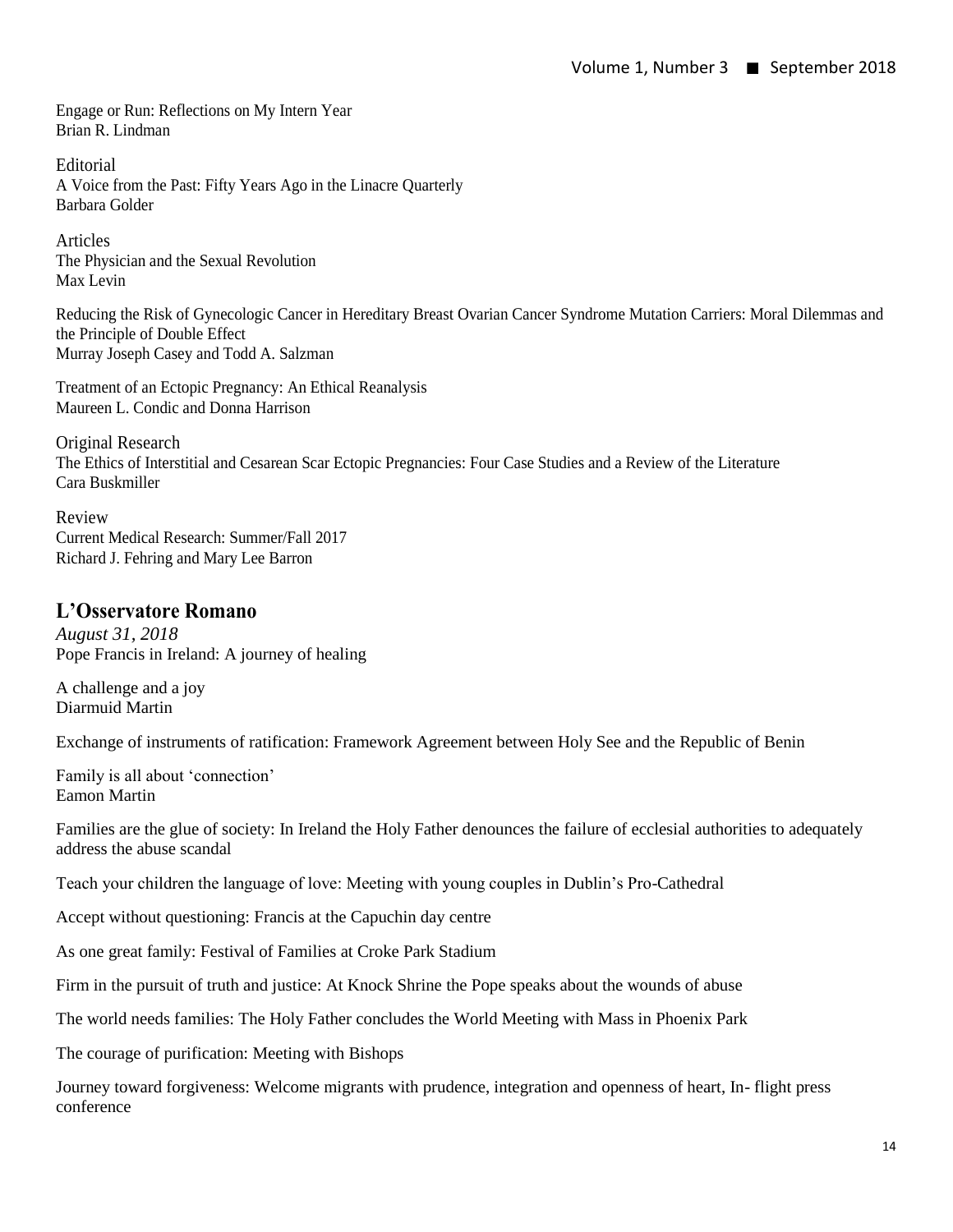Scandals and healing Giovanni Maria Vian

Honesty and courage: At the General Audience Francis recounts his visit to Ireland

*September 7, 2018*

Guarantee access to clean water: Holy Father's Message for World Day of Prayer for Creation

Seeking concrete responses with young people: On the 'Instrumentum Laboris'

Ambassador of the Philippines presents her Credentials

Time to make peace with life: At the General Audience the Pope reflects on rest

There is a need for passion: To the delegation of motocyslists

At the service of sustainable tourism: Opportunities and risks of digital technologies Peter Kodwo Appiah Turkson

The Saint who makes impossible things possible: Audience with the Oblates of Saint Joseph

Dialogue with Nature Juan José Omella

Sports as Gospel Encounter: On the Document 'Giving the Best of Yourself' Paul A. McGavin

Responsible for the future of our planet: Pope Francis to participants in a meeting on 'Laudato Si'

For a culture of compassionate love: Bartholomew on care for creation

Seeking concrete responses: On the 'Instrumentum Laboris' for the Synod on young people Lorenzo Baldisseri

To avoid a catastrophe in Idlib: At the Angelus, the Pope makes an appeal for Syrai

A Vespa for the Pope's charity

*September 14, 2018*

For the protection of minors: The Pope convokes a meeting with presidents of episcopal conferences

Listening to victims and survivors

Free of slavery: At the General Audience the Pope continues reflection on the Commandments

Delegates of friendship: The Holy Father hopes to visit Japan in 2019

Integral human development in a multilateral context: Celebrating the Universal Declaration of Human Rights Paul Richard Gallagher

Men of prayer, proclamation and communion: Pope Francis speaks of the ministry of bishops

Christians in Pakistan: a flourishing minority – Interview with Cardinal Joseph Coutts Nicola Gori

Listening to victims and survivors: Pontifical Commission for the Protection of Minors concludes its ninth Plenary Assembly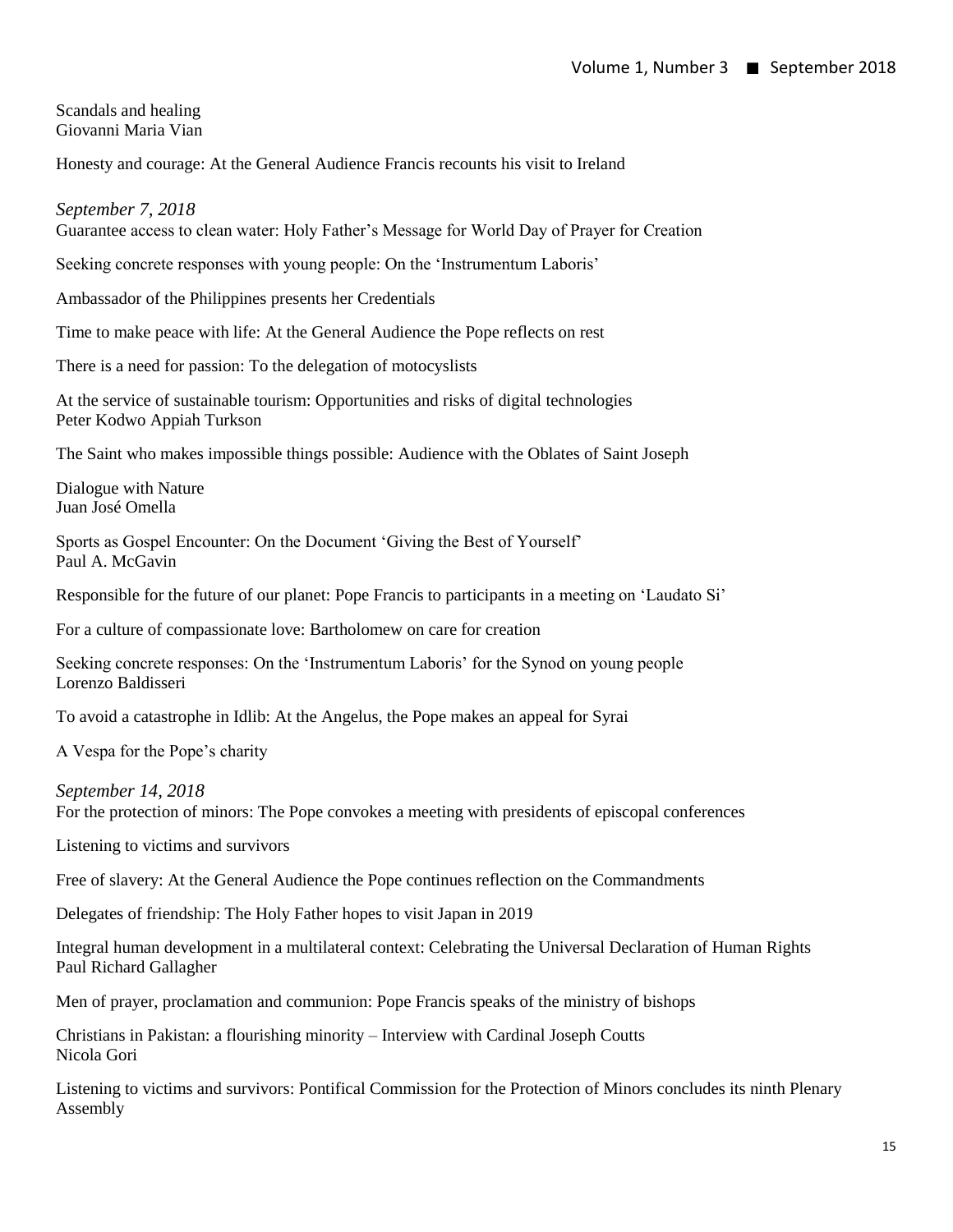Sisters in faith and in the Body of Christ: To the International Union of Benedictines

For the integral development of Africa: Prefect of the Dicastery for Communication encourages collaboration among Catholic media Paolo Ruffini

Education and work for African youth: Pope's prayer intention for September

Trust and cooperation between school and family: Holy Father to representatives of the Italian Parents' Association

Good is to be done without ostentation: The Pontiff's reflection before the Angelus prayer

Explaining the plights of refugees to children

*September 21, 2018* In the sign of a priest Giovanni Maria Vian

Recognizing those who gave us life: The Pope recalls the duty to honour parents

With the style of 'minority': In the audience with the General Chapter of the Order of Friars Minor Capuchin

We cannot close our eyes: The Pontiff emphasizes the plight of refugees in Syria and Iraq

'One cannot believe in God and be mafioso'

The word 'hate' should be erased: The Pope's homily in Palermo

To heal the wounds: The Holy Father's conversation with Jesuits in Dublin

May the Gospel be your nourishment: In audience with recently appointed Bishops

Promoting nuclear disarmament: Secretary for Relations with States to the International Atomic Energy Agency

Good is strong than evil and hate: At the Angelus the Holy Father recalls his visit to Sicily

*September 28, 2018*

Harmonizing differences: Pope Francis in the Baltic countries on a pastoral journey of understanding and openness

Provisional Agreement between the Holy See and the People's Republic of China: A date in history Giovanni Maria Vian

Communiqué on the meeting in Beijing

Statement by Secretary of State Cardinal Parolin

The Diocese of Chengde

Briefing not about the Catholic Church in China

Work towards reconciliation: To the Catholics of China and to the universal Church

At the heart of a long journey Giovanni Maria Vian

Holy See and People's Republic of China: Two hundred years of relations Federico Lombardi, SJ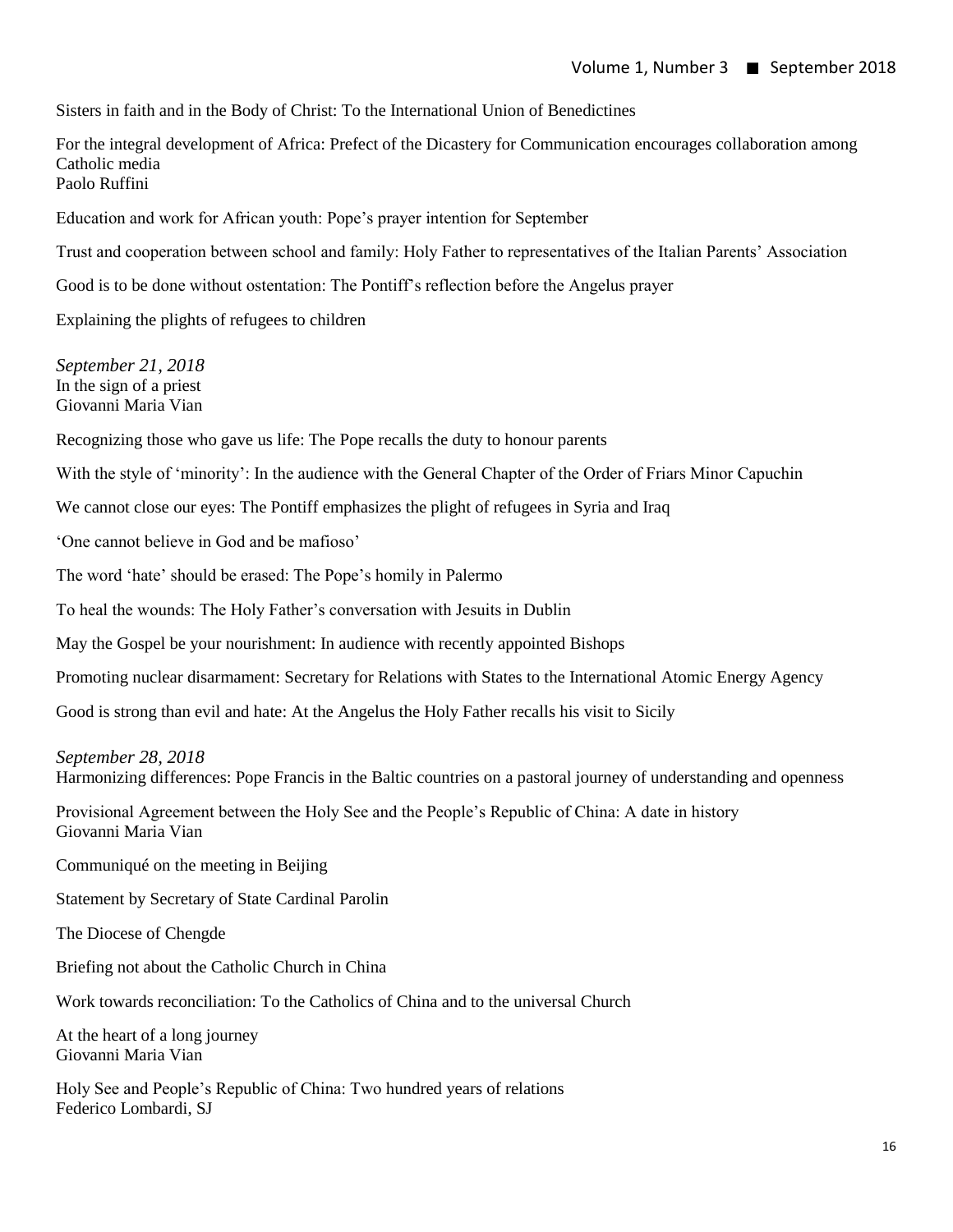Bridge between east and west: In Vilnius the Pope asks Lithuania to take the path of openness and understanding

The power of remembrance Giovanni Maria Vian

Time for solidarity: At the Shrine of the Mother of Mercy in Vilnius Don't let yourselves get trapped in a maze: To Lithuanian youth in Vilnius

Solidarity with all humanity and Lithuania's history: In his homily in Santakos Park the Pope speaks of the trials and hardships of a faithful people

Discernment to detect any attitude of anti-semitism: At the Angelus recalling the 75th anniversary of the destruction of the Vilnius Ghetto

You are children of martyrs and this is your strength: Meeting with priests, religious, and seminarians in the Cathedral of Kaunas

Against all injustice: At the Museum of Occupations and Freedom Fights

To reestablish full communion: The Pope announces his Message to the Catholics of China

#### **National Catholic Bioethics Quarterly**

*Summer 2018* Washington Insider William L. Saunders

Essays Defending against Formally Innocent Material Mortal Threats: A Response to Joshua Evans Charles C. Camosy

Financial Toxicity: Treatment Expense and Extraordinary Means Deacon Gregory Webster

Medical Professionals as Agents of Eugenics: Abortion Counseling for Down Syndrome Christopher M. Reilly

Employed Health Care Providers and the Provision of Direct Contraception The National Catholic Bioethics Center

#### Articles

Conscience Rights and "Effective Referral" in Ontario Carter Anne McGowan

Advancing a Personalist Neuroethics James Beauregard

Bioethics and the Human Soul: Pope St. John Paul II's Reflections on Ensoulment Richard A. Spinello

Verbatim

Healing Relationships and Transformations in Health Care IACB Consensus Statement on Ethical Discernment and Practical Recommendations William F. Sullivan, John Heng, Christopher De Bono, Gerry Gleeson, Gill Goulding, Christine Jamieson, Bernadette Tobin, Jos Welie, and Participants in the Eighth International IACB Colloquium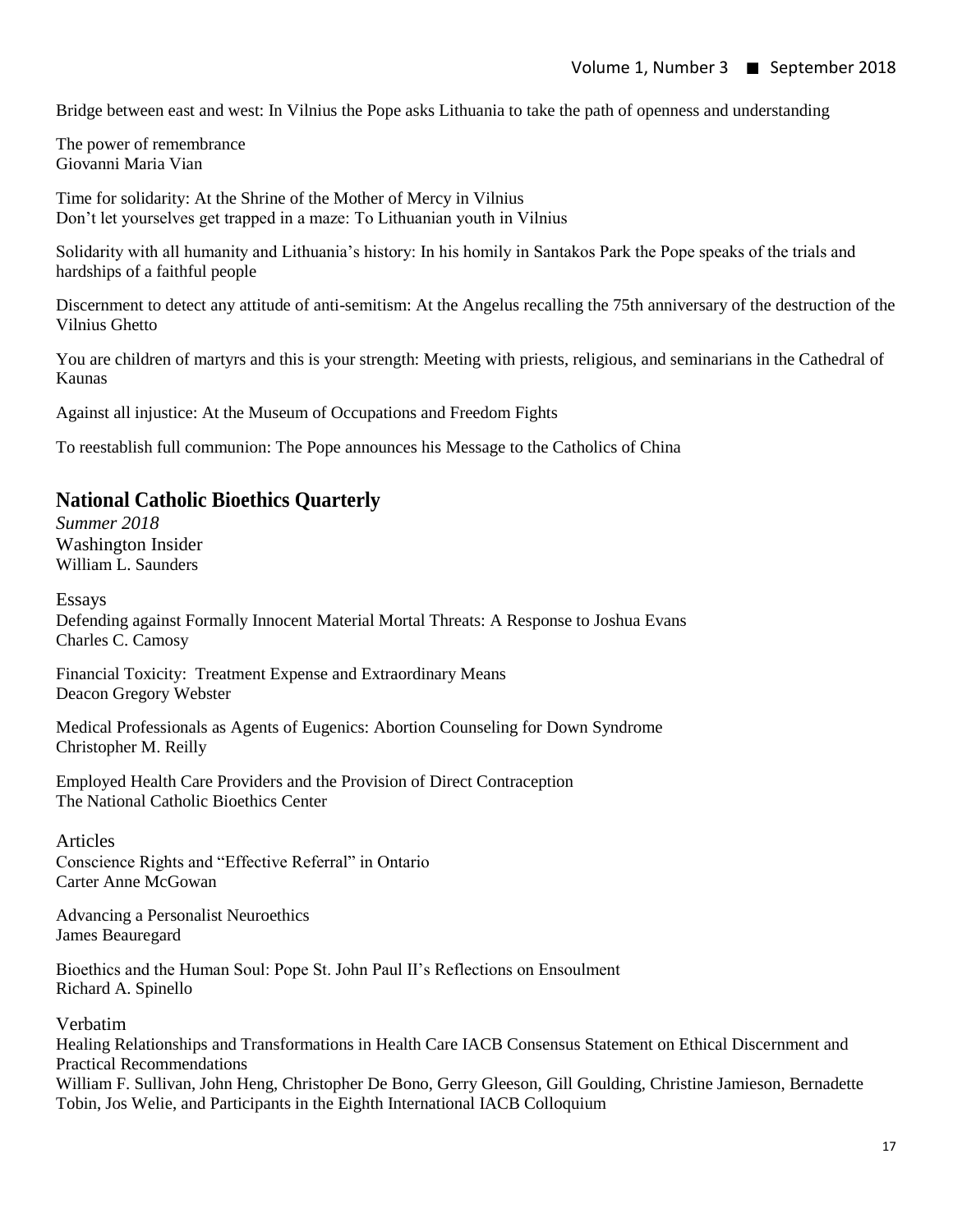Notes & Abstracts Science David A. Prentice

Medicine Jay Bringman, MD

Philosophy and Theology Christopher Kaczor

Book Reviews The Heart and the Abyss: Preventing Abortion by Ward Biemans, SJ Reviewed by Joseph Meaney

Keeping Faith with Human Rights by Linda Hogan Reviewed by J. Brian Benestad

Complicity and Moral Accountability by Gregory Mellema Reviewed by Rev. Ryan Connors

The Nature of the Human Soul: Philosophical Anthropology and Moral Theology by Sister Mary Angelica Neenan, OP Reviewed by Brian Welter

Before Virtue: Assessing Contemporary Virtue Ethics by Jonathan J. Sanford Reviewed by Mark S. Latkovic

Catholic Witness in Health Care: Practicing Medicine in Truth and Love edited by John M. Travaline and Louise A. Mitchell Reviewed by Vince A. Punzo

#### **New England Journal of Medicine**

*September 6, 2018* Perspective A New Threat to Immigrants' Health — The Public-Charge Rule K.M. Perreira, H. Yoshikawa, and J. Oberlander

The Violence of Uncertainty — Undermining Immigrant and Refugee Health B.L. Grace, R. Bais, and B.J. Roth

Crossing Borders M. Martin Protecting Mothers and Babies — A Delicate Balancing Act S.A. Rasmussen, W. Barfield, and M.A. Honein

Voluntary Euthanasia — Implications for Organ Donation I.M. Ball, R. Sibbald, and R.D. Truog

Original Articles Baloxavir Marboxil for Uncomplicated Influenza in Adults and Adolescents F.G. Hayden and Others

Coronary CT Angiography and 5-Year Risk of Myocardial Infarction The SCOT-HEART Investigators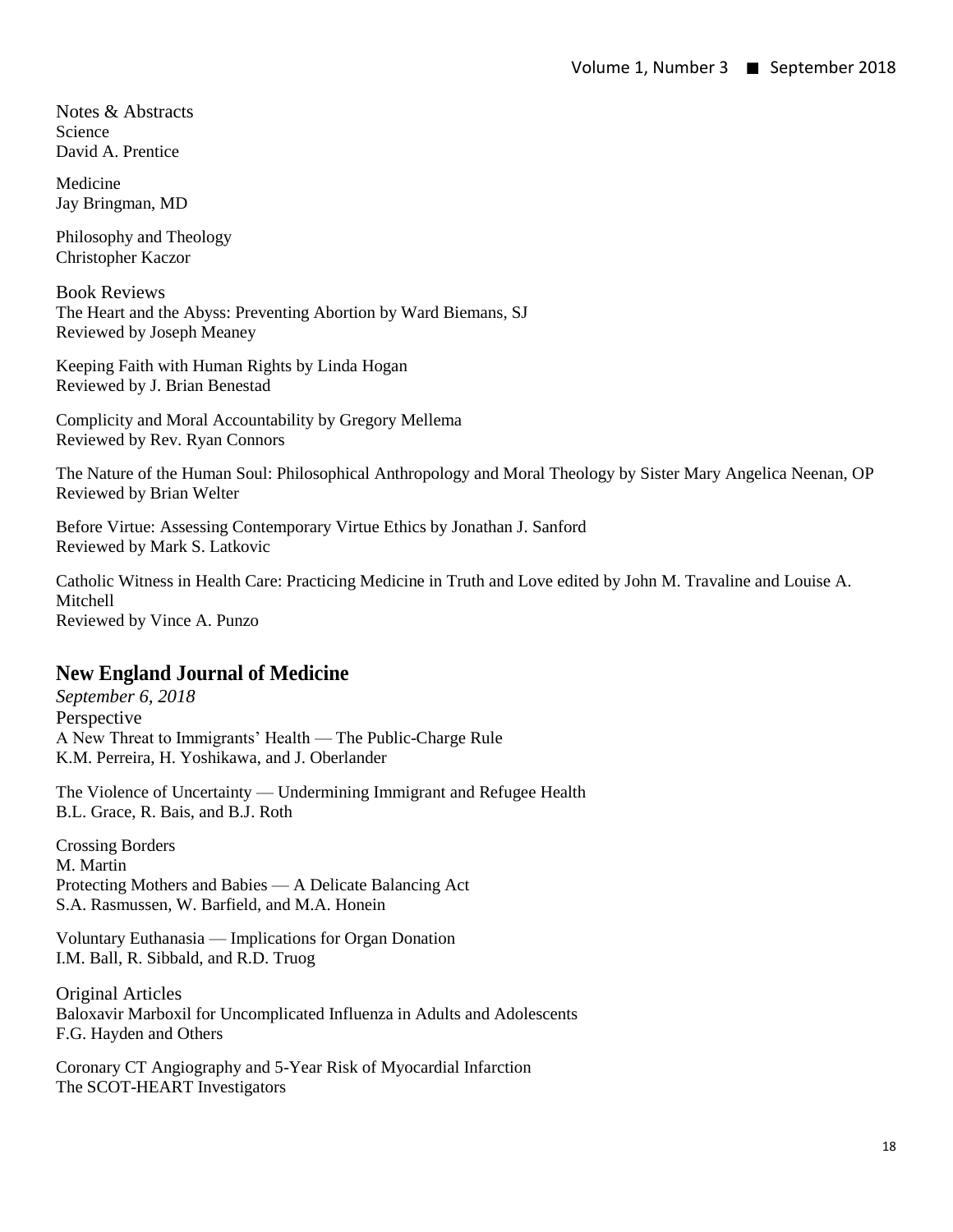Rituximab plus Lenalidomide in Advanced Untreated Follicular Lymphoma F. Morschhauser and Others

Special Article Quality of Care in the United Kingdom after Removal of Financial Incentives M. Minchin, M. Roland, J. Richardson, S. Rowark, and B. Guthrie

Review Article Frontiers in Medicine: Circulating Extracellular Vesicles in Human Disease R. Shah, T. Patel, and J.E. Freedman

Videos in Clinical Medicine Peripheral Nerve Blocks for Hand Procedures J. Chandrasoma, T.K. Harrison, H. Ching, L. Vokach-Brodsky, and L.F. Chu

Images in Clinical Medicine Glandular Tularemia L. Marks and A. Spec

Black Hairy Tongue Y. Hamad and D.K. Warren

Clinical Problem-Solving Just Beneath the Surface C. Handy Marshall, J. Nahas-Vigon, R. Manesh, and A.C. Gelber

A Step Forward in the Treatment of Influenza T.M. Uyeki

Imaging Coronary Anatomy and Reducing Myocardial Infarction U. Hoffmann and J.E. Udelson

Correspondence Neural-Tube Defects with Dolutegravir Treatment from the Time of Conception High-Risk Clonal Hematopoiesis as the Origin of AITL and NPM1-Mutated AML Bezafibrate in Primary Biliary Cholangitis Rivaroxaban for Stroke Prevention after Embolic Stroke of Undetermined Source Incidence of Lung Cancer among Young Women E-Cigarettes, Incentives, and Drugs for Smoking Cessation

*September 13, 2018* Perspective The Tobacco Master Settlement Agreement — Strategic Lessons for Addressing Public Health Problems C. Healton

Will Courts Allow States to Regulate Drug Prices? C. Robertson

Limiting State Flexibility in Drug Pricing N. Bagley and R.E. Sachs

To Be Guided by Instinct T.Y. Sun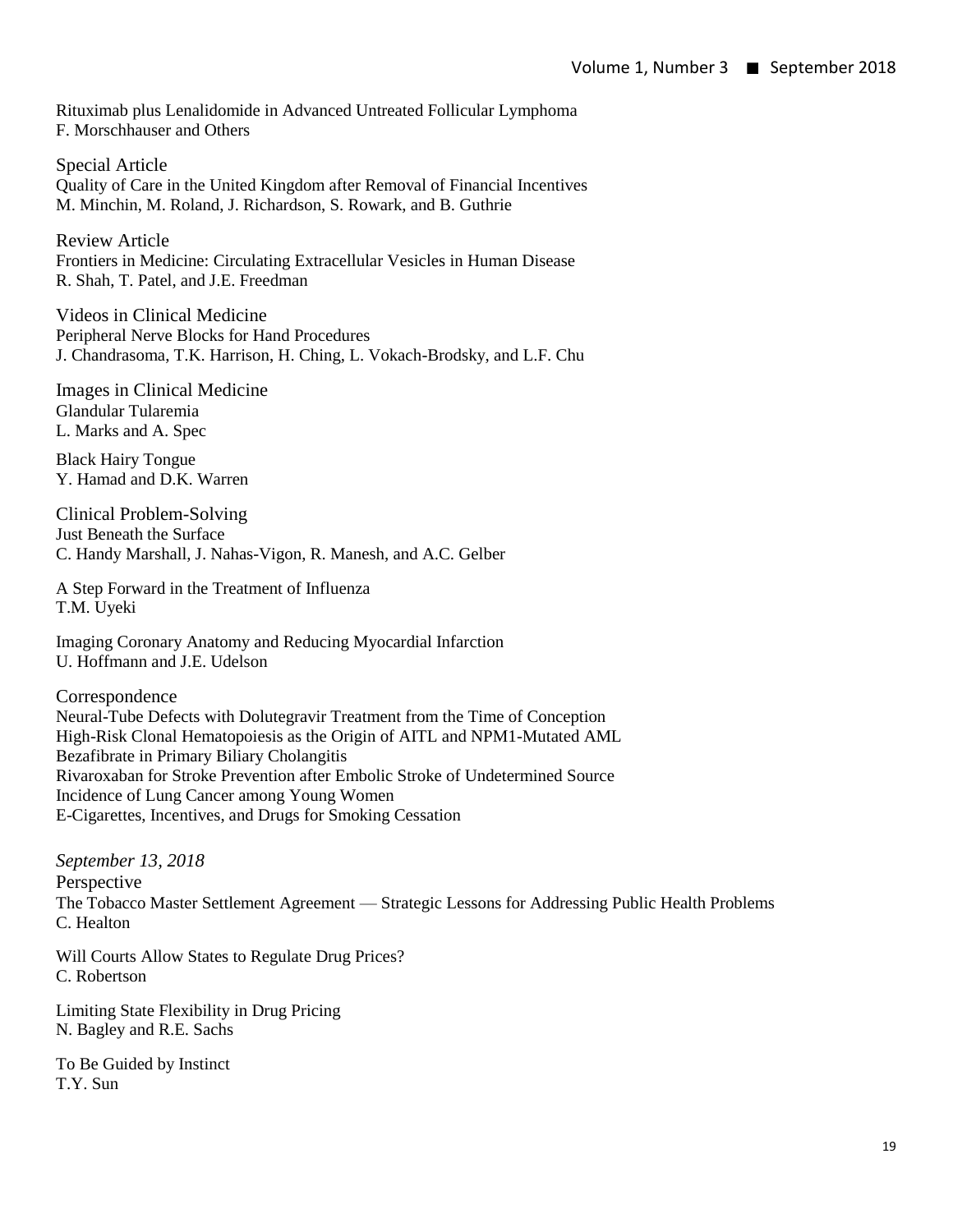Original Articles Tafamidis Treatment for Patients with Transthyretin Amyloid Cardiomyopathy M.S. Maurer and Others

Trial of Fingolimod versus Interferon Beta-1a in Pediatric Multiple Sclerosis T. Chitnis and Others

Mutation Clearance after Transplantation for Myelodysplastic Syndrome E.J. Duncavage and Others

Brief Report: Essential Role of BRCA2 in Ovarian Development and Function A. Weinberg-Shukron and Others

Clinical Practice Primary Hyperparathyroidism K.L. Insogna

Review Article Aspirin-Exacerbated Respiratory Disease A.A. White and D.D. Stevenson

Images in Clinical Medicine Disseminated Actinomycosis Y. Xu and J. Shi

Squamous-Cell Carcinoma of the Lung L. Conti and S. Gatt

Case Records of The Massachusetts General Hospital Case 28-2018: A 39-Year-Old Man with Epistaxis, Pain and Erythema of the Forearm, and Pancytopenia C.A. Iyasere, R.W. Takvorian, F.J. Simeone, and B.J. Siegele

Editorials Stabilizing Transthyretin to Treat ATTR Cardiomyopathy C.C. Quarta and S.D. Solomon

Therapy in Multiple Sclerosis — Coming of Age J. Antel

Clinical Implications of Basic Research Cyclin-Dependent Kinase 12, Immunity, and Prostate Cancer E.S. Antonarakis Correspondence ECMO for Severe Acute Respiratory Distress Syndrome Lung Cancer with a High Tumor Mutational Burden Pembrolizumab plus Chemotherapy in Lung Cancer Dry Eye

*September 20, 2018* Perspective The FDA Amendments Act of 2007 — Assessing Its Effects a Decade Later J. Avorn, A. Kesselheim, and A. Sarpatwari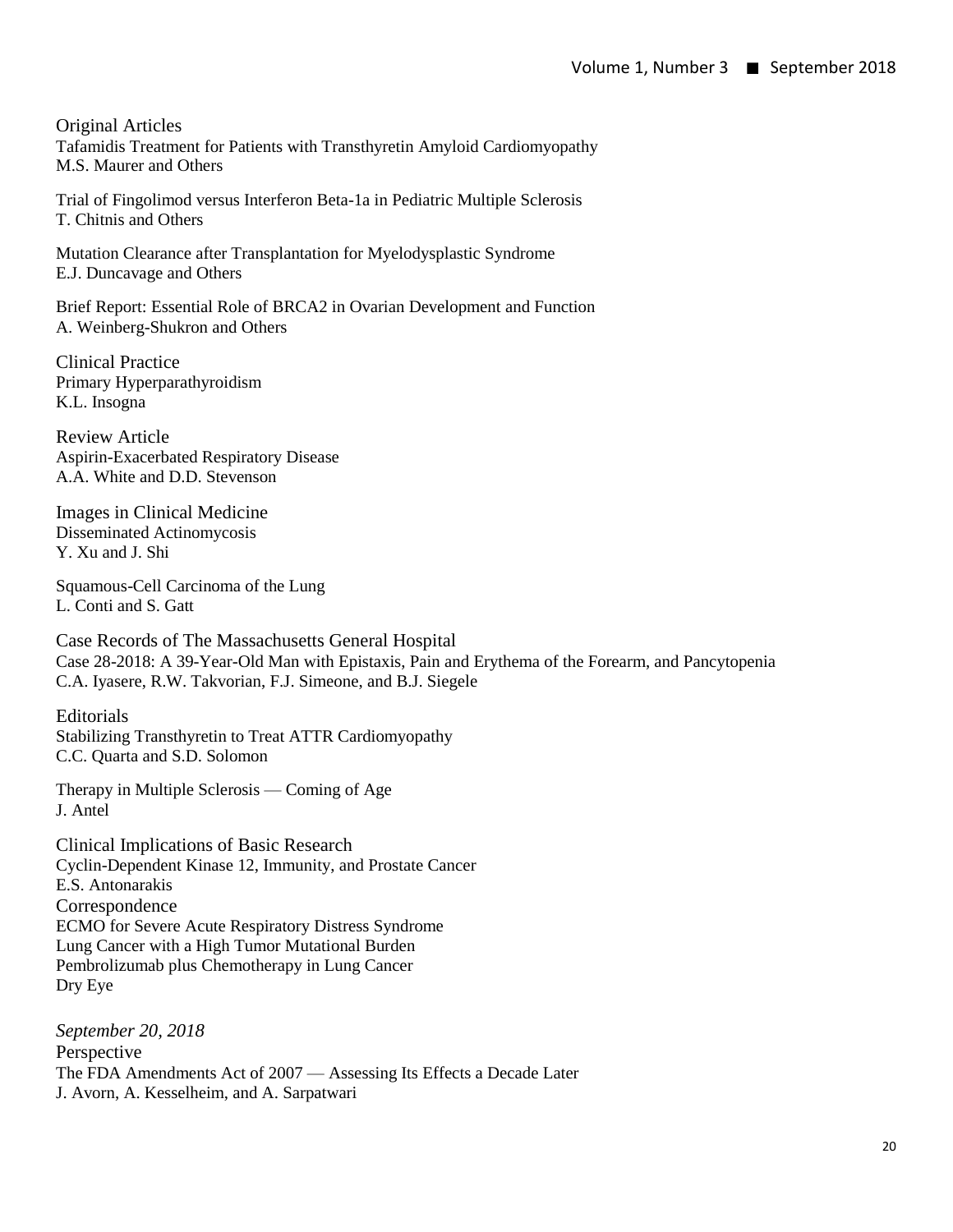Adolescents' Use of "Pod Mod" E-Cigarettes — Urgent Concerns J.L. Barrington-Trimis and A.M. Leventhal

The CMS Proposal to Reform Office-Visit Payments Z. Song and J.D. Goodson

Doctoring while Sick — Is Living with Cancer Making Me a Better or Worse Doctor? A.P. Stern

Original Articles Cardiovascular Safety of Lorcaserin in Overweight or Obese Patients E.A. Bohula and Others

Rivaroxaban for Thromboprophylaxis after Hospitalization for Medical Illness A.C. Spyropoulos and Others

Variation in Childhood Diarrheal Morbidity and Mortality in Africa, 2000–2015 R.C. Reiner, Jr., and Others

Special Article Medicare Spending after 3 Years of the Medicare Shared Savings Program J.M. McWilliams, L.A. Hatfield, B.E. Landon, P. Hamed, and M.E. Chernew

Review Article Antibody-Mediated Rejection of Solid-Organ Allografts A. Loupy and C. Lefaucheur

Images in Clinical Medicine Tuberculosis of the Finger J. Mandal and M. Margaretten

Tuberculous Peritonitis K. Okamoto and S. Hatakeyama

Case Records of the Massachusetts General Hospital Case 29-2018: A 31-Year-Old Woman with Infertility C. Coutifaris, A. Kilcoyne, A.S. Feldman, M.E. Sabatini, and E. Oliva

Editorial Lorcaserin — Elixir or Liability? J.R. Ingelfinger and C.J. Rosen

Correspondence Prevalence of Self-Reported Head Injury in the United States Systemic AA Amyloidosis Caused by Inflammatory Hepatocellular Adenoma Sodium Thiosulfate and Cisplatin-Induced Hearing Loss Fluid Infusion Rates for Pediatric Diabetic Ketoacidosis Cultured Cells and ROCK Inhibitor for Bullous Keratopathy Ivosidenib in IDH1-Mutated Acute Myeloid Leukemia Atezolizumab Treatment of Nonsquamous NSCLC Trends in Modern Phase 1 Oncology Trials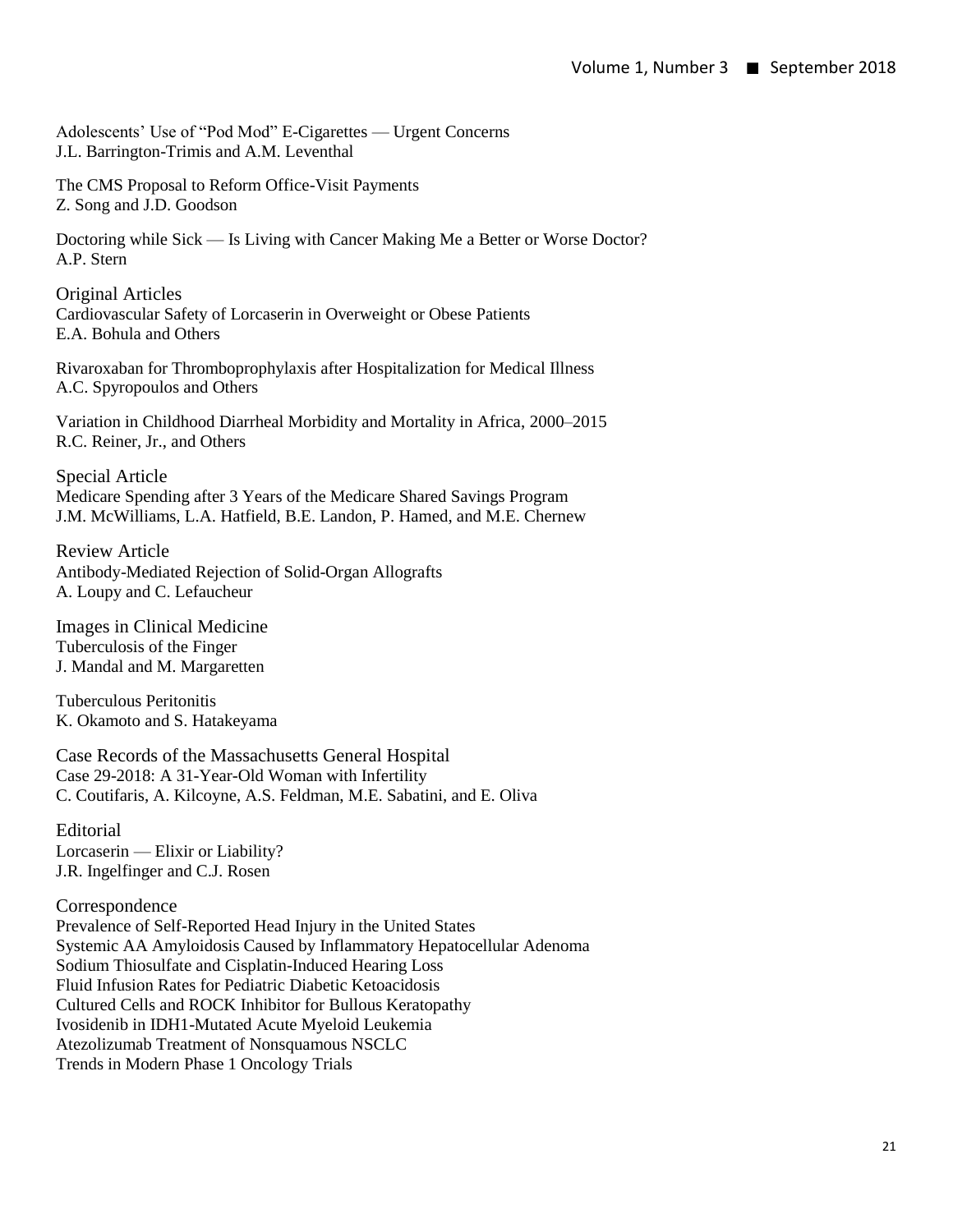*September 27, 2018* Perspective How to Stop Mass Shootings G.J. Wintermute

Mental Health Services for Medical Students – Time to Act J.F. Karp and A.S. Levine

Outbreaks in a Rapidly Changing Central Africa – Lessons from Ebola V.J. Munster and Others

Murmurs of Politics and Economics N. Lilic

Original Articles Wearable Cardiovascular-Defibrillator after Myocardial Infarction J.E. Olgin and Others

An Outbreak of Synthetic Cannabinoid-Associated Coagulopahty in Illinois A.H. Kelkar and Others

Six-Month Outcomes after Restrictive or Liberal Transfusion for Cardiac Surgery C.D. Mazer and Others

Persistence of Zika Virus in Body Fluids – Final Report G. Paz-Bailey and Others

Brief Report: Recovery of Over-Ground Waling after Chronic Motor Complete Spinal Cord Injury C.A. Angeli and Others

Review Article Alcohol Use in Patients with Chronic Liver Disease D. Fuster and J.H. Samet

Images in Clinical Medicine Mycoplasma pneumoniae-Associated Mucositis T. Li and N. Lee

Congential Cytomegalovirus Infection K. Kawai and H. Itoh

Interactive Medical Case A Sticky Situation R. Vedula and Others

Case Records of the Massachusetts General Hospital - A Woman with Chronic Abdominal Pain A.K. Rubin and Others

**Editorials** Another Shock for Sudden Death Prevention after Myocardial Infarction M.E. Field and R.L. Page

Hemorrhagic Highs from Synthetic Cannabinoids – A New Epidemic J.M. Connors